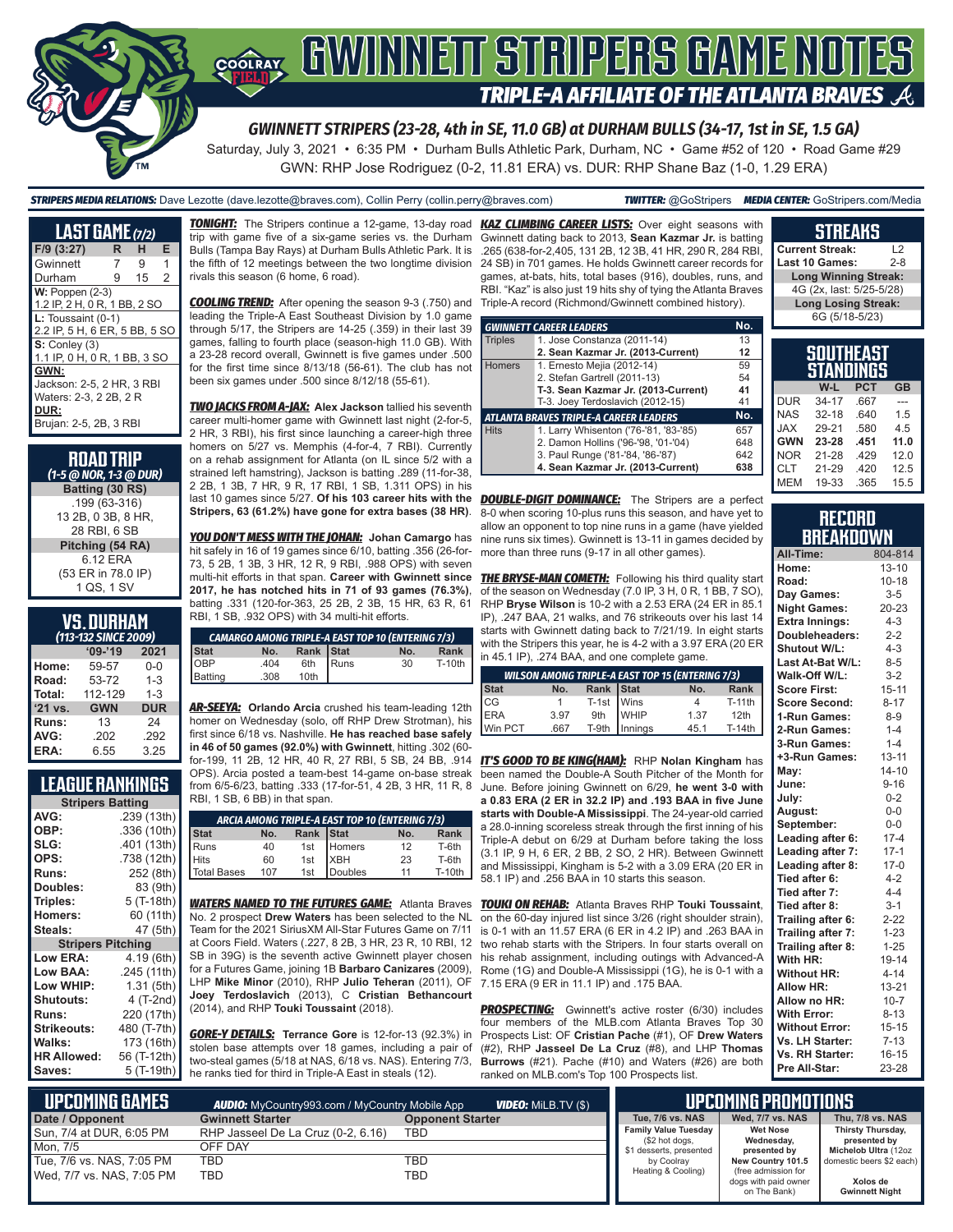

**ETC.**

#### *SATURDAY, JULY 3, 2021 AT DURHAM*

| <b>MANAGER MATT TUIASOSOPO</b>                                                                                                                                                                                                                                                                                                                                                                                                                                                                                                                                                                                                                                                                                                                                                                                                                                                                                                                                                                                                                                                                                                                                                                                              | <b>VS. 2021 OPPONENTS</b>                                                                                                                                                                                                                                                                                                                                                                                                                                                                                                                                                                                                                                                           |  |  |  |  |  |  |
|-----------------------------------------------------------------------------------------------------------------------------------------------------------------------------------------------------------------------------------------------------------------------------------------------------------------------------------------------------------------------------------------------------------------------------------------------------------------------------------------------------------------------------------------------------------------------------------------------------------------------------------------------------------------------------------------------------------------------------------------------------------------------------------------------------------------------------------------------------------------------------------------------------------------------------------------------------------------------------------------------------------------------------------------------------------------------------------------------------------------------------------------------------------------------------------------------------------------------------|-------------------------------------------------------------------------------------------------------------------------------------------------------------------------------------------------------------------------------------------------------------------------------------------------------------------------------------------------------------------------------------------------------------------------------------------------------------------------------------------------------------------------------------------------------------------------------------------------------------------------------------------------------------------------------------|--|--|--|--|--|--|
| Matt Tuiasosopo is in his first season as Gwinnett manager and his third season<br>as a coach in the Atlanta Braves organization in 2021. He was named the seventh<br>manager in team history on 3/30/21. Tuiasosopo is both the youngest manager in<br>team history (turned 35 on 5/10) and the first former Gwinnett player to manage the<br>club (hit .221 with 19 HR, 73 RBI in 178 games from 2016-17).                                                                                                                                                                                                                                                                                                                                                                                                                                                                                                                                                                                                                                                                                                                                                                                                                | Road<br>Home<br><b>Total</b><br>Home<br>Road<br><b>Total</b><br>CHA<br>$5 - 1$<br>$5 - 1$<br>COL<br>$\overline{a}$<br>$\frac{1}{2}$<br>$\frac{1}{2}$<br>$\cdots$<br><b>DUR</b><br>LOU<br>$4 - 2$<br>$1 - 3$<br>$1 - 3$<br>$4 - 2$<br>$\overline{a}$<br>$\overline{a}$<br><b>JAX</b><br><b>MW DIV</b><br>$1 - 5$<br>$4 - 2$<br>$4 - 2$<br>$1 - 5$<br>$0-0$<br>---<br><b>MEM</b><br>$5 - 1$<br>$3 - 3$<br>$8 - 4$                                                                                                                                                                                                                                                                     |  |  |  |  |  |  |
| Tuiasosopo made his managerial debut in 2019 with Class-A Rome, leading the club<br>to a 65-74 record and earning Atlanta's Bobby Cox Award for minor league manager<br>of the year. He was set to return to Rome in 2020, but was reassigned to the Braves<br>Alternate Site at Coolray Field once the MiLB season was canceled.                                                                                                                                                                                                                                                                                                                                                                                                                                                                                                                                                                                                                                                                                                                                                                                                                                                                                           | <b>NAS</b><br>$3 - 2$<br>$0-6$<br>$3 - 8$<br><b>NOR</b><br>$1 - 5$<br>$1 - 5$<br>$---$<br><b>SE DIV</b><br>19-26<br>$10 - 18$<br>$9-8$<br><b>LAST AT-BAT WINS (8)</b>                                                                                                                                                                                                                                                                                                                                                                                                                                                                                                               |  |  |  |  |  |  |
| Tuiasosopo's Managerial Career<br>W-L<br><b>PCT</b><br><b>Playoffs</b><br><b>Games</b><br>With Gwinnett (1 Season):<br>51<br>23-28<br>.451<br>0<br>MiLB Career (2 Seasons):<br>190<br>88-102<br>.463<br>$\mathbf 0$<br>All staff bios available in the 2021 Stripers Media Guide<br><b>EJECTIONS (2)</b><br>Player/Coach<br>Date/Inning<br><b>Umpire</b><br><b>HP Clint Vondrak</b><br><b>Ryan Goins</b><br>5/25 vs. MEM, 7th Inning<br><b>MGR Matt Tuiasosopo</b><br>6/3 vs. JAX, 8th Inning<br><b>HP Alex Tosi</b>                                                                                                                                                                                                                                                                                                                                                                                                                                                                                                                                                                                                                                                                                                        | The Stripers are 8-5 (.615) in games decided in the last at-bat in 2021.<br>Date/Opponent<br><b>Game-Winning Play</b><br><b>Score</b><br>5/4 at Charlotte<br>10-9 (12th)<br>Almonte scores on E4 (Reynolds)<br>5/9 at Charlotte<br>Camargo RBI single<br>12-9 (10th)<br>5/14 vs. Louisville<br>Arcia solo HR<br>$2-1$ (8th)<br>5-4 (9th)*<br>Arcia walk-off solo HR<br>5/16 vs. Louisville<br>5/25 vs. Memphis<br>$2-1$ (9th) <sup>*</sup><br>Kazmar walk-off single<br>6/9-G2 at Memphis<br>Waters RBI single<br>$3-1$ (8th)<br>6/18 vs. Nashville<br>Arcia scores on E4 (Hiura on Lucroy FC)<br>8-7 (10th)*<br>6/30 at Durham<br>$2-1$ (9th)<br>Pache RBI single                  |  |  |  |  |  |  |
|                                                                                                                                                                                                                                                                                                                                                                                                                                                                                                                                                                                                                                                                                                                                                                                                                                                                                                                                                                                                                                                                                                                                                                                                                             | *Denotes "walk-off" win                                                                                                                                                                                                                                                                                                                                                                                                                                                                                                                                                                                                                                                             |  |  |  |  |  |  |
| TEAM DEFENSE (3RD IN TRIPLE-A EAST)<br><b>PCT</b><br><b>DP</b><br><b>TP</b><br>G<br><b>TC</b><br>PO<br>A<br>Е<br>51<br>464<br>27<br>.985<br>1813<br>1322<br>52<br>$\mathbf{1}$<br>$\mathsf{cs}$<br><b>PCT</b><br>PB<br><b>SB</b><br><b>ATT</b><br>W-L<br><b>Catchers</b>                                                                                                                                                                                                                                                                                                                                                                                                                                                                                                                                                                                                                                                                                                                                                                                                                                                                                                                                                    | <b>GWINNETT PLAYERS USED (51 IN 2021)</b><br>Kingham, Nolan<br>Position (22):<br>Pitchers (29):<br>Martinez, Carlos<br>Arano, Victor<br>Lee, Dylan<br>Almonte, Abraham<br>Morales, Jonathan<br>Biddle, Jesse<br>Arcia, Orlando<br>Lopez, Yoan<br>Pache, Cristian<br>Bradford, Chasen<br>Martin, Chris<br>Brugman, Jaycob<br>Sanchez, Yolmer                                                                                                                                                                                                                                                                                                                                         |  |  |  |  |  |  |
| $\mathbf 0$<br>.000<br>$\mathbf{1}$<br>Casteel, Ryan<br>$\mathbf{1}$<br>$\mathbf{1}$<br>$1 - 1$<br>4<br>$\overline{2}$<br>6<br>.333<br>0<br>Jackson, Alex<br>$6-6$<br>17<br>21<br>.190<br>$\mathbf{1}$<br>$8 - 14$<br>Lucroy, Jonathan<br>4<br>3<br>3<br>$2 - 1$<br>Martinez, Carlos<br>0<br>.000<br>$\mathbf{1}$<br>5<br>8<br>3<br>$6-6$<br>Morales, Jonathan<br>.375<br>$\mathbf{1}$<br>30<br>9<br>39<br>.231<br>4<br>23-28<br>Total:<br><b>Outfield Assists (10):</b><br>Waters (4), Ervin (2), Sanchez (2),<br>Almonte (1), Inciarte (1)<br>Pitcher Pickoffs (1):<br>Muller (1)<br><b>Catcher Pickoffs (2):</b><br>Casteel (1), Jackson (1)                                                                                                                                                                                                                                                                                                                                                                                                                                                                                                                                                                             | Burrows, Thomas<br>Muller, Kyle<br>Camargo, Johan<br>Snider, Travis<br>Chavez, Jesse<br>Newcomb, Sean<br>Casteel, Ryan<br>Unroe, Riley<br>Roark, Tanner<br>Davidson, Tucker<br>Demeritte, Travis<br>Waters, Drew<br>De La Cruz, Jasseel<br>Rodriguez, Jose<br>Ervin, Phillip<br>Edwards Jr., Carl<br>Santana, Edgar<br>Goins, Ryan<br>Tice, Ty<br>Gore, Terrance<br>Flaa, Jay<br>Greene, Shane<br>Toussaint, Touki<br>Heredia, Guillermo<br>Hernandez, Daysbel<br>Webb, Jacob<br>Inciarte, Ender<br>Horacek, Mitch<br>Wilson, Bryse<br>Jackson, Alex<br>Johnstone, Connor<br>Wright, Kyle<br>Kazmar Jr., Sean<br>Jones, Nate<br>Kipnis, Jason<br>Kelley, Trevor<br>Lucroy, Jonathan |  |  |  |  |  |  |
| <b>STARTS</b>                                                                                                                                                                                                                                                                                                                                                                                                                                                                                                                                                                                                                                                                                                                                                                                                                                                                                                                                                                                                                                                                                                                                                                                                               | Italics = Player no longer in Braves organization<br><b>BASS-LANTA</b>                                                                                                                                                                                                                                                                                                                                                                                                                                                                                                                                                                                                              |  |  |  |  |  |  |
| <b>By Batting Order</b><br>Waters (32), Inciarte (6), Pache (6), Arcia (4), Almonte (1), Ervin (1), Sanchez (1)<br>1:<br>2:<br>Kipnis (15), Arcia (12), Pache (9), Goins (7), Waters (3), Almonte (1), Camargo (1),  <br>Ervin (1), Heredia (1) Sanchez (1)<br>Arcia (33), Camargo (14), Lucroy (3), Jackson (1)<br>3:<br>Camargo (21), Demeritte (12), Jackson (5), Lucroy (5), Kipnis (4), Almonte (3),<br>4:<br>Kazmar Jr. (1)<br>Lucroy (12), Almonte (8), Kazmar Jr. (7), Jackson (6), Demeritte (4), Kipnis (4),<br>5:<br>Goins (3), Camargo (2), Snider (2), Casteel (1), Ervin (1), Sanchez (1)<br>Goins (13), Ervin (7), Lucroy (5), Snider (5), Almonte (4), Casteel (4),<br>6:<br>Kazmar Jr. (4), Sanchez (3), Waters (3), Demeritte (2), Jackson (1)<br>Ervin (12), Goins (9), Kazmar Jr. (8), Snider (7), Sanchez (5), Pache (4),<br>7:<br>Demeritte (2), Morales (2), Almonte (1), Casteel (1)<br>Sanchez (16), Ervin (8), Morales (8), Kazmar Jr. (5), Goins (4), Casteel (3),<br>8:<br>Gore (2), Snider (2), Brugman (1), Martinez (1), Unroe (1)<br>9:<br>Morales (4), Sanchez (3), Casteel (2), Martinez (2), Snider (2), Gore (1),<br>Kazmar Jr. (1), Unroe (1), Pitcher Spot (35)<br><b>By Position</b> | Including MLB rehab assignments, 22 players have played for both Gwinnett and<br>Atlanta in 2021:<br>OF Abraham Almonte<br><b>LHP Sean Newcomb</b><br><b>LHP Jesse Biddle</b><br>OF Cristian Pache<br><b>INF Johan Camargo</b><br>RHP Edgar Santana<br>RHP Jesse Chavez<br>RHP Ty Tice<br><b>LHP Tucker Davidson</b><br>RHP Jacob Webb<br>RHP Carl Edwards Jr.<br><b>RHP Bryse Wilson</b><br>RHP Jay Flaa<br><b>RHP Kyle Wright</b><br><b>RHP Shane Greene</b><br>OF Guillermo Heredia<br>OF Ender Inciarte<br>C Alex Jackson<br><b>RHP Nate Jones</b><br>INF Sean Kazmar Jr.<br><b>RHP Chris Martin</b><br>LHP Kyle Muller (MLB Debut)                                             |  |  |  |  |  |  |
| Lucroy (22), Jackson (12), Morales (12), Martinez (3), Casteel (2)<br>C:<br>1B: Camargo (26), Casteel (7), Kazmar Jr. (6), Snider (6), Lucroy (2), Unroe (2),<br>Goins (1), Morales (1)<br>Goins (19), Kipnis (17), Sanchez (11), Kazmar Jr. (3), Arcia (1)<br>2B:                                                                                                                                                                                                                                                                                                                                                                                                                                                                                                                                                                                                                                                                                                                                                                                                                                                                                                                                                          | <b>BRAVES ON REHAB</b><br>Six Atlanta players have been assigned to rehab with Gwinnett in 2021.                                                                                                                                                                                                                                                                                                                                                                                                                                                                                                                                                                                    |  |  |  |  |  |  |
| Kazmar Jr. (17), Sanchez (13), Camargo (10), Goins (8), Arcia (2), Morales (1)<br>3B:<br><b>SS:</b> Arcia (41), Goins (8), Sanchez (2)<br><b>LF:</b> Ervin (15), Almonte (9), Waters (8), Snider (5), Arcia (4), Gore (3), Kipnis (3),<br>Demeritte (2), Heredia (1), Sanchez (1)<br>CF: Waters (22), Pache (19), Ervin (5), Inciarte (5)<br>RF: Demeritte (17), Ervin (9), Almonte (8), Waters (8), Snider (5), Sanchez (3),<br>Camargo (1)<br>DH: Kipnis (3), Casteel (2), Snider (2), Almonte (1), Arcia (1), Brugman (1),<br>Camargo (1), Demeritte (1), Inciarte (1), Jackson (1)                                                                                                                                                                                                                                                                                                                                                                                                                                                                                                                                                                                                                                      | Player<br><b>Injury</b><br><b>Rehab Dates</b><br>RHP Chris Martin<br>RT Shoulder Inflammation (4/7)<br>$5/5 - 5/11$<br>OF Ender Inciarte<br>Strained LT Hamstring (4/17)<br>$5/6 - 5/12$<br>OF Guillermo Heredia<br>RT Hamstring Inflammation (5/1)<br>5/14<br>C Alex Jackson<br>Strained LT Hamstring (5/2)<br>5/21-6/9, 6/30-<br>OF Cristian Pache<br>RT Hamstring Inflammation (5/14)<br>$5/29 - 6/1$<br>RHP Touki Toussaint<br>RT Shoulder Strain (3/26)<br>$6/22 -$                                                                                                                                                                                                            |  |  |  |  |  |  |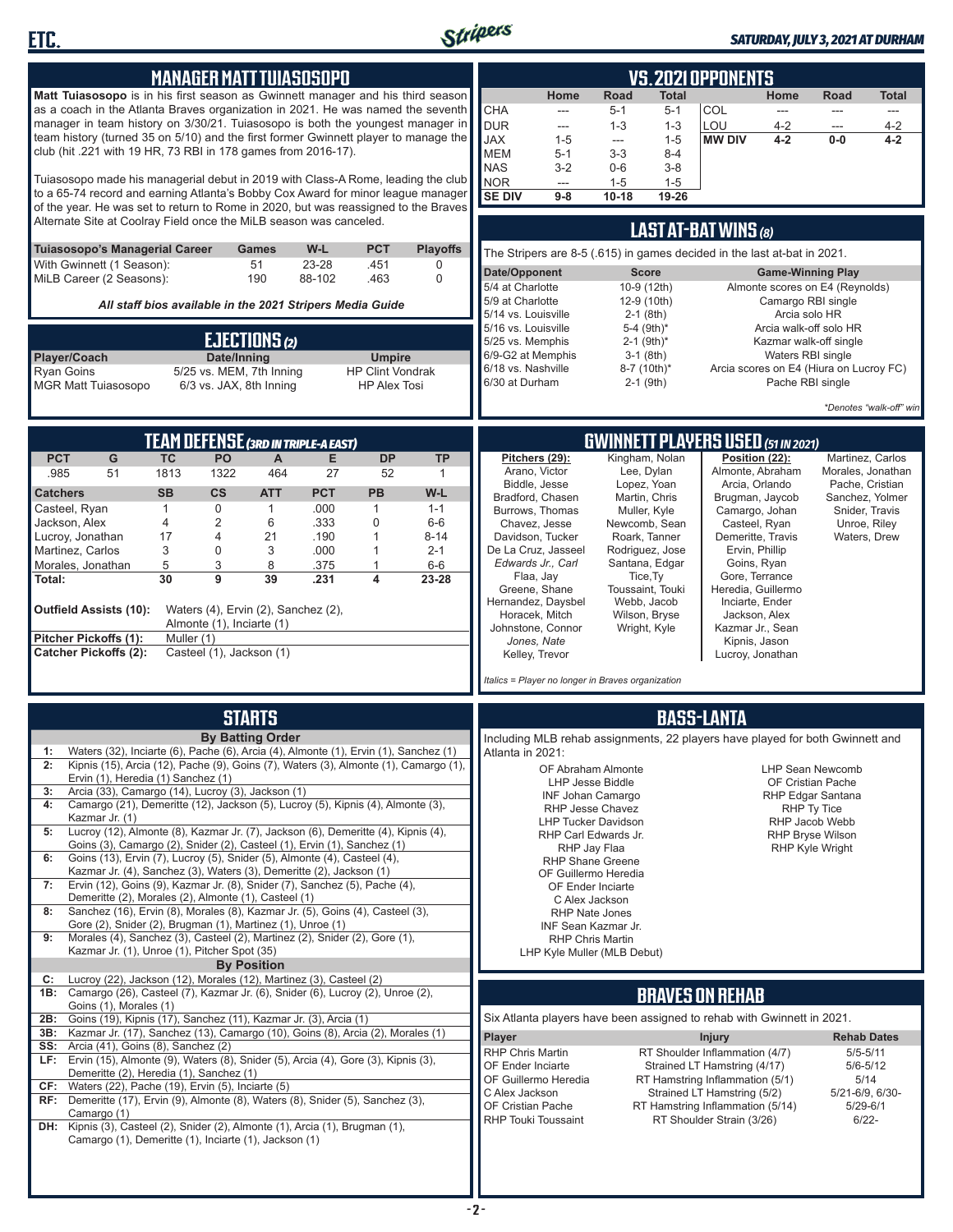#### **STARTING PITCHER**



#### *SATURDAY, JULY 3, 2021 AT DURHAM*

# **19****JOSE RODRIGUEZ**

**B/T:** R/R **BORN:** 8/29/95 in Bolivar, Venezuela (Age 25)<br>**HT:** 6-2 **ACQUIRED:** Signed by the Atlanta Braves as 6-2 **ACQUIRED:** Signed by the Atlanta Braves as a minor league free<br>175 agent (4/21/21) **WT:** 175 agent (4/21/21)

*TONIGHT'S START:* Rodriguez makes his sixth appearance and fourth start with Gwinnett in game five of a six-game series at Durham ... Including four starts with Double-A Mississippi, he is 1-3 with a 4.91 ERA, .218 BAA, and 1.15 WHIP in nine games (7 starts) this season ... Career at the Triple-A level (GWN and Salt Lake), he is 3-5 with a 7.36 ERA, .291 BAA, and 1.69 WHIP in 23 games (5 starts).

*2021 SEASON:* Signed by Atlanta as a minor league free agent on 4/21 ... Officially added to the Gwinnett roster on 5/13 ... Made his Stripers debut on 5/14 vs. Louisville (4.0 IP, 1 H, 1 HR, 1 BB, 3 SO, 46p/30s), pitching in relief of starter **Jasseel De La Cruz** ... Made his first start for the Stripers on 5/20 at Nashville (ND, 3.0 IP, 2 H, 0 R, 3 BB, 6 SO) ... Transferred to Double-A Mississippi on 5/29 and went 1-1 with a 1.61 ERA (4 ER in 22.1 IP) over four starts ... Rejoined Gwinnett on 6/22.

*2020 SEASON:* Invited to MLB Spring Training for the second straight season with the Los Angeles Angels ... Spent most of the year at the Angels' Alternate Training Site ... Recalled on 8/1 and pitched 1.2 innings (2 H, 0 R, 1 BB, 0 SO) in relief the next day vs. Houston ... DFA'd on 8/10 and outrighted back to the Alternate Training Site after just one outing (0-0, 0.00 ERA, .286 BAA) ... Elected free agency on 10/15.

*CAREER HIGHLIGHTS:* **2016:** Midwest League Midseason All-Star with Class-A Burlington (3-3, 3.36 ERA, 13 GS, 64.1 IP, 52 SO before All-Star break) ... **2017:** California League Midseason All-Star with Advanced-A Inland Empire 66ers (6-5, 4.70 ERA, 14 GS, 76.2 IP before All-Star break) ... **2019:** Made his MLB debut with the Los Angeles Angels (0-1, 2.75 ERA in 9G, 1 start).

|              | <b>RODRIGUEZ'S OVERALL STATS</b> |         |            |         |           |           |           |            |             |  |  |  |  |  |
|--------------|----------------------------------|---------|------------|---------|-----------|-----------|-----------|------------|-------------|--|--|--|--|--|
| Year         | Team                             | W-L     | <b>ERA</b> | G/GS    | <b>HR</b> | <b>BB</b> | <b>SO</b> | <b>BAA</b> | <b>WHIP</b> |  |  |  |  |  |
| 12021        | Mississippi (AA)                 | $1 - 1$ | 1.61       | 4/4     |           | 5         | 27        | .135       | 0.67        |  |  |  |  |  |
|              | Gwinnett (AAA)                   | $0 - 2$ | 11.81      | 5/3     | Δ         |           | 12        | .356       | 2.16        |  |  |  |  |  |
| MiLB Career: |                                  | 34-42   | 4.74       | 155/112 | 46        | 190       | 587       | .283       | 1.43        |  |  |  |  |  |
| MLB Career:  |                                  | $0 - 1$ | 2.53       | 10/1    | 5         | 12        | 13        | .238       | 1.45        |  |  |  |  |  |

| <b>RODRIGUEZ'S 2021 SPLITS (WITH GWINNETT)</b> |                     |           |                         |  |  |  |  |  |  |  |  |
|------------------------------------------------|---------------------|-----------|-------------------------|--|--|--|--|--|--|--|--|
| Home:                                          | 0-0, 3.60 ERA (2G)  | Road:     | 0-2, 19.06 ERA (3G)     |  |  |  |  |  |  |  |  |
| Day:                                           | 0-1, 18.00 ERA (1G) | Night:    | 0-1, 10.38 ERA (4G)     |  |  |  |  |  |  |  |  |
| Starter:                                       | 0-2, 19.06 ERA (3G) | Reliever: | $0-0$ , 3.60 ERA $(2G)$ |  |  |  |  |  |  |  |  |
| l Vs. LHB:                                     | .364 BAA, 1 HR      | Vs. RHB:  | .353 BAA, 3 HR          |  |  |  |  |  |  |  |  |

| <b>RODRIGUEZ VS. DURHAM</b> |       |            |   |           |     |   |           |           |           |    |  |  |  |
|-----------------------------|-------|------------|---|-----------|-----|---|-----------|-----------|-----------|----|--|--|--|
|                             | W-L   | <b>ERA</b> | G | <b>GS</b> | ΙP  | н | <b>ER</b> | <b>HR</b> | <b>BB</b> | SO |  |  |  |
| 2021:                       | $0-0$ | $ -$       |   |           | 0.0 |   |           |           |           |    |  |  |  |
| l Career:                   | $0-0$ | $- - -$    |   |           | 0.0 |   |           |           |           |    |  |  |  |

|             | <b>RODRIGUEZ'S HIGHS &amp; LOWS</b> |                                 |  |  |  |  |  |  |  |  |  |  |
|-------------|-------------------------------------|---------------------------------|--|--|--|--|--|--|--|--|--|--|
|             | <b>Season</b>                       | Career (MiLB and MLB)           |  |  |  |  |  |  |  |  |  |  |
| IP:         | $6.0$ (6/11 @ BLX)                  | 8.0 (9/2/17, IE @ LAN)          |  |  |  |  |  |  |  |  |  |  |
| SO:         | 8 (2x, last: 6/17 vs. BIR)          | 13 (8/11/17, IE vs. RC)         |  |  |  |  |  |  |  |  |  |  |
| BB:         | $3(5/20 \omega NAS)$                | 5 (2x, last: 8/22/17, IE @ LAN) |  |  |  |  |  |  |  |  |  |  |
| Iн:         | 7 (6/23 @ NOR)                      | 13 (6/10/18, MOB vs. JXN)       |  |  |  |  |  |  |  |  |  |  |
| IER:        | 8 (6/23 @ NOR)                      | 9 (2x, last: 8/22/17, IE @ LAN) |  |  |  |  |  |  |  |  |  |  |
| Low-Hit CG: |                                     | Never                           |  |  |  |  |  |  |  |  |  |  |
| Low-ER CG:  |                                     | Never                           |  |  |  |  |  |  |  |  |  |  |

|            | RODRIGUEZ'S 2021 STARTS (ALL LEVELS) |               |           |  |   |    |           |           |           |           |                          |            |                                                  |
|------------|--------------------------------------|---------------|-----------|--|---|----|-----------|-----------|-----------|-----------|--------------------------|------------|--------------------------------------------------|
| Team       | Date/Opp.                            | <b>Result</b> | <b>IP</b> |  | R | ER | <b>HR</b> | <b>BB</b> | <b>SO</b> | NP-S      | Opp. Starter             | Final      | <b>Notes</b>                                     |
| <b>GWN</b> | 5/20 at NAS                          | ND            | 3.0       |  |   |    |           |           |           | 56-36     | Eric Lauer               | L. 1-3     | First career start for Gwinnett.                 |
| <b>MIS</b> | 5/30 vs. MTG                         | ND            | 5.0       |  |   |    |           |           |           | 69-49     | <b>Tobias Mvers</b>      | W. 2-1     | Left with 1-0 lead, MIS won in 10 innings.       |
| <b>MIS</b> | 6/5 at PNS                           | L. 0-1        | 5.2       |  |   |    |           |           |           | 79-54     | Max Mever                |            | Three of four hits allowed went for extra bases. |
| <b>MIS</b> | 6/11 at BLX                          | <b>ND</b>     | 6.0       |  |   |    |           |           |           | 86-61     | Jesus Castillo           | $L.3 - 4$  | Run scored on passed ball, double play.          |
| <b>MIS</b> | 6/17 vs. BIR                         | W. 1-1        | 5.2       |  |   |    |           |           |           | 84-60     | <b>Blake Battenfield</b> | W. 7-1     | First win since 8/1/19 with Salt Lake vs. OKC.   |
| <b>GWN</b> | 6/23 at NOR                          | L. 0-1        |           |  |   |    |           |           |           | $37 - 22$ | <b>Spenser Watkins</b>   | $L.3-9$    | Nearly tied his most career ER allowed (9).      |
| GWN        | 6/27 at NOR                          | L. 0-2        |           |  |   |    |           |           |           | 52-29     | Kevin Smith              | $L. 2 - 4$ | Allowed 3-run homer to Seth Mejias-Brean.        |
|            |                                      |               |           |  |   |    |           |           |           |           |                          |            |                                                  |

|                     | <b>STRIPERS STARTING PITCHERS</b> |            |           |    |         |                             |                            |                                                          |  |  |  |  |  |
|---------------------|-----------------------------------|------------|-----------|----|---------|-----------------------------|----------------------------|----------------------------------------------------------|--|--|--|--|--|
| <b>Pitcher</b>      | W-L                               | <b>ERA</b> | <b>GS</b> | QS |         | <b>Team W-L Run Support</b> | <b>Last Gwinnett Start</b> | <b>Final Line</b>                                        |  |  |  |  |  |
| Davidson, Tucker    | $2 - 1$                           | 0.90       |           |    | $2 - 1$ | 5.33 RPG (16 Tot.)          | 5/23 at NAS (L)            | 6.0 IP, 1 H, 1 R, 1 ER, 1 BB, 9 SO, 1 HR (82p/51s)       |  |  |  |  |  |
| De La Cruz, Jasseel | $0 - 2$                           | 6.21       | 8         |    | $4 - 4$ | 1.75 RPG (14 Tot.)          | 6/24 at NOR (ND)           | 2.0 IP, 3 H, 2 R, 1 ER, 3 BB, 1 SO (49p/23s)             |  |  |  |  |  |
| Johnstone, Connor   | $1-6$                             | 7.63       | 10        |    | $3 - 7$ | 2.00 RPG (20 Tot.)          | 6/23-G2 at NOR (L)         | 2.2 IP, 7 H, 5 R, 5 ER, 1 BB, 2 SO, 2 HR (49p/34s)       |  |  |  |  |  |
| Kingham, Nolan      | $0 - 1$                           | 16.20      |           |    | $0 - 1$ | $0.00$ RPG $(0$ Tot.)       | 6/29 at DUR (L)            | 3.1 IP, 9 H, 6 R, 6 ER, 2 BB, 2 SO, 2 HR (82p/51s)       |  |  |  |  |  |
| Muller, Kyle        | $2 - 1$                           | 4.60       |           |    | $6 - 1$ | 4.71 RPG (33 Tot.)          | 6/9-G2 at MEM (ND)         | 6.0 IP, 1 H, 1 R, 1 ER, 2 BB, 6 SO (88p/53s)             |  |  |  |  |  |
| Rodriguez, Jose     | $0 - 2$                           | 19.06      |           |    | $0 - 3$ | 0.33 RPG (1 Tot.)           | 6/27 at NOR (L)            | 2.0 IP, 4 H, 4 R, 4 ER, 2 BB, 2 SO, 1 HR, 1 HB (52p/29s) |  |  |  |  |  |
| Toussaint, Touki    | $0 - 1$                           | 11.57      |           |    | $0 - 2$ | 1.50 RPG (3 Tot.)           | $7/2$ at DUR (L)           | 2.2 IP, 5 H, 6 R, 6 ER, 5 BB, 5 SO (74p/39s)             |  |  |  |  |  |
| Wilson, Bryse       | $4 - 2$                           | 3.97       | 8         |    | $6 - 2$ | 3.00 RPG (24 Tot.)          | 6/30 at DUR (ND)           | 7.0 IP, 3 H, 0 R, 1 BB, 7 SO (91p/58s)                   |  |  |  |  |  |
| Wright, Kyle        | $1 - 3$                           | 4.06       | 9         |    | $2 - 7$ | 1.44 RPG (13 Tot.)          | $7/1$ at DUR $(L)$         | 6.0 IP, 3 H, 4 R, 4 ER, 6 BB, 5 SO, 1 HR (84p/42s)       |  |  |  |  |  |
| Total:              | $10-19$                           | 5.37       | 51        | 8  | 23-28   | 2.43 RPG (124 Tot.)         |                            |                                                          |  |  |  |  |  |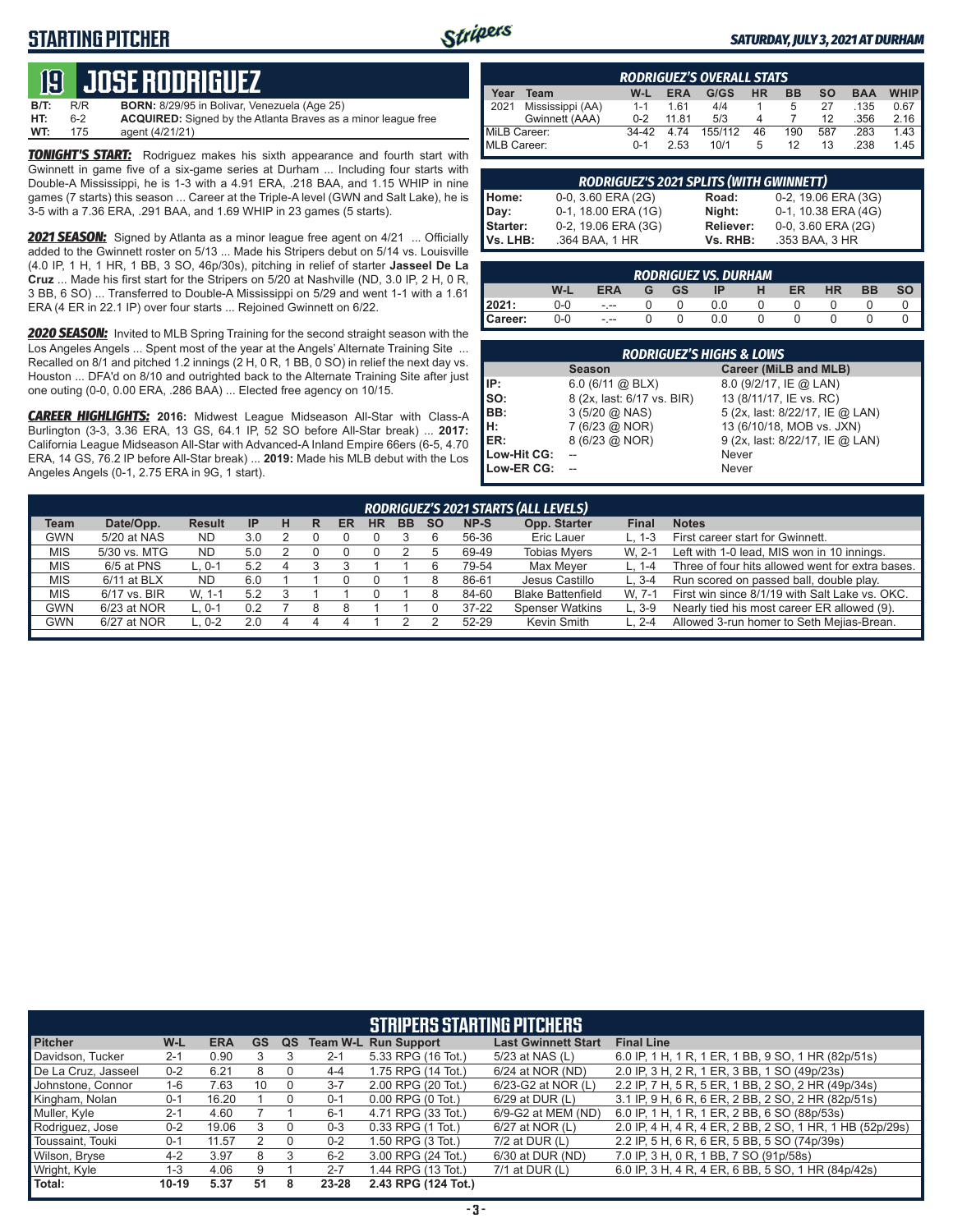#### **BULLPEN**



|                         | <b>STRIPERS PITCHING BREAKDOWN</b> |            |       |           |     |           |                                 |           |            |  |  |  |  |
|-------------------------|------------------------------------|------------|-------|-----------|-----|-----------|---------------------------------|-----------|------------|--|--|--|--|
|                         | W-L                                | <b>ERA</b> | IP    | R         | ER  | <b>HR</b> | <b>BB</b>                       | <b>SO</b> | <b>BAA</b> |  |  |  |  |
| Starters:               | $10 - 19$                          | 5.37       | 214.1 | 134       | 128 | 33        | 92                              | 219       | .273       |  |  |  |  |
| <b>Relievers:</b>       | $13-9$                             | 3.06       | 226.1 | 86        | 77  | 23        | 81                              | 261       | .218       |  |  |  |  |
| Total:                  | 23-28                              | 4.19       | 440.2 | 220       | 205 | 56        | 173                             | 480       | .245       |  |  |  |  |
| Saves/Opp: 5/16 (31.3%) |                                    |            |       | Holds: 18 |     |           | <b>IR/Scored: 43/14 (32.6%)</b> |           |            |  |  |  |  |

|            | <b>PITCHING BY MONTH</b> |            |       |     |     |           |    |           |            |  |  |  |  |
|------------|--------------------------|------------|-------|-----|-----|-----------|----|-----------|------------|--|--|--|--|
|            | W-L                      | <b>ERA</b> | IP    | R   | ER  | <b>HR</b> | BB | <b>SO</b> | <b>BAA</b> |  |  |  |  |
| May:       | $14 - 10$                | 3.50       | 211.0 | 90  | 82  | 28        | 65 | 240       | .222       |  |  |  |  |
| June:      | $9 - 16$                 | 4.55       | 213.2 | 115 | 108 | 26        | 94 | 223       | .263       |  |  |  |  |
| July:      | $0 - 2$                  | 8.44       | 16.0  | 15  | 15  | 2         | 14 | 17        | .317       |  |  |  |  |
| August:    |                          |            |       |     |     |           |    |           |            |  |  |  |  |
| September: |                          |            |       |     |     |           |    |           |            |  |  |  |  |

|                     | <b>RELIEF SUMMARY (CURRENT STRIPERS ONLY)</b> |            |    |               |            |               |              |                                                                    |                         |  |  |  |  |
|---------------------|-----------------------------------------------|------------|----|---------------|------------|---------------|--------------|--------------------------------------------------------------------|-------------------------|--|--|--|--|
| <b>Pitcher</b>      | W-L                                           | <b>ERA</b> | G  | <b>GF</b>     | <b>HLD</b> | <b>SV/OPP</b> | <b>IR/RS</b> | <b>Last Gwinnett Relief Outing</b>                                 | <b>Scoreless Streak</b> |  |  |  |  |
| Arano, Victor       | $0 - 1$                                       | 3.77       | 14 | 5             | 2          | 1/3           | 0/0          | 6/29 at DUR: 1.0 IP, 1 H, 0 R, 1 BB, 1 SO (23p/14s)                | 1G (1.0 IP)             |  |  |  |  |
| Biddle, Jesse (L)   | $0 - 1$                                       | 2.38       |    |               | ٠          | 0/1           | 5/2          | 6/29 at DUR: 1.1 IP, 0 H, 0 R, 0 BB, 4 SO (20p/14s)                | 3G (3.0 IP)             |  |  |  |  |
| Bradford, Chasen    | $3-0$                                         | 3.42       | 16 |               | 2          | 0/1           | 2/2          | 7/2 at DUR: 2.0 IP, 5 H, 3 R, 3 ER, 0 BB, 2 SO (30p/23s)           | $-1G$                   |  |  |  |  |
| Burrows, Thomas (L) | $1-0$                                         | 3.00       | 15 |               | 3          | 0/0           | 12/3         | 7/2 at DUR: 1.1 IP, 2 H, 0 R, 0 BB, 2 SO (25p/18s)                 | 5G (7.0 IP)             |  |  |  |  |
| De La Cruz, Jasseel | $0 - 0$                                       | 5.40       |    |               |            | 0/0           | 0/0          | 5/11 vs. LOU: 1.0 IP, 0 H, 0 R, 0 BB, 1 SO (9p/7s)                 | 1G (1.0 IP)             |  |  |  |  |
| Flaa, Jay           | $0 - 1$                                       | 1.54       |    |               |            | 0/0           | 2/0          | 6/29 at DUR: 0.2 IP, 3 H, 2 R, 2 ER, 0 BB, 2 SO, 1 WP (27p/14s)    | -1G                     |  |  |  |  |
| Horacek, Mitch (L)  | $1 - 2$                                       | 5.59       | 9  |               |            | 0/0           | 0/0          | 7/2 at DUR: 1.0 IP, 1 H, 0 R, 1 BB, 1 SO (23p/14s)                 | 1G (1.0 IP)             |  |  |  |  |
| Johnstone, Connor   | $0 - 0$                                       | 0.00       | 3  |               |            | 0/0           | 5/3          | 6/27 at NOR: 1.0 IP, 0 H, 0 R, 0 BB, 0 SO (9p/7s)                  | 3G (5.1 IP)             |  |  |  |  |
| Lee, Dylan (L)      | $2 - 0$                                       | 2.14       | 14 | 3             |            | 0/1           | 3/0          | 6/30 at DUR (W): 1.0 IP, 1 H, 1 R, 1 ER, 0 BB, 1 SO, 1 HR (16p/9s) | $-2G$                   |  |  |  |  |
| Lopez, Yoan         | $2 - 1$                                       | 3.48       | 10 | 3             |            | 0/1           | 2/2          | 7/1 at DUR: 1.0 IP, 0 H, 0 R, 1 BB, 1 SO (13p/5s)                  | 1G (1.0 IP)             |  |  |  |  |
| Newcomb, Sean (L)   | $0 - 0$                                       | 0.00       | 2  | $\mathcal{P}$ | $\Omega$   | 0/0           | 0/0          | 5/8 at CLT: 1.0 IP, 0 H, 0 R, 0 BB, 3 SO (12p/9s)                  | 2G (2.0 IP)             |  |  |  |  |
| Roark, Tanner       | $1 - 1$                                       | 3.86       | 9  |               |            | 0/1           | 0/0          | 7/1 at DUR: 1.0 IP, 2 H, 2 R, 2 ER, 1 BB, 0 SO, 1 HR (24p/11s)     | $-1G$                   |  |  |  |  |
| Rodriguez, Jose     | $0 - 0$                                       | 3.60       |    |               |            | 0/0           | 0/0          | 5/26 vs. MEM: 1.0 IP, 2 H, 1 R, 1 ER, 0 BB, 1 SO, 1 HR (13p/10s)   | $-2G$                   |  |  |  |  |
| Tice, Ty            | $0 - 0$                                       | 1.29       |    |               |            | 0/0           | 5/1          | 7/2 at DUR: 1.0 IP, 2 H, 0 R, 0 BB, 1 SO (19p/10s)                 | 5G (4.2 IP)             |  |  |  |  |
| Webb, Jacob         | $0 - 0$                                       | 2.08       | 9  | 8             |            | 2/2           | 0/0          | 6/30 at DUR (S): 1.0 IP, 1 H, 0 R, 0 BB, 2 SO (15p/11s)            | 3G (3.0 IP)             |  |  |  |  |

# **54 VICTOR ARANO** *- RHP - 26 YRS - COSAMALOAPAN, MEXICO*

- **• 2021 with GWN: 5/14 vs. LOU:** Earned GWN's first save of 2021 (1.0 IP, 1 H).
- **• 2021 with ATL:** Recalled on 5/8, but did not pitch ... Optioned on 5/10 ... DFA'd and outrighted to Gwinnett on 6/6.
- **• Spring Training:** 0-1, 34.71 ERA, .538 BAA, 1 SV in 3G with Atlanta.
- **• 2020:** Was a member of Philadelphia's 60-man player pool, but spent the entire year at the Alternate Site in Lehigh Valley ... DFA'd by the Phillies on 1/18.
- **• 2019:** Limited to just 6G with Triple-A Lehigh Valley (2-0, 0.00 ERA in 3G) and Philadelphia (1-0, 3.86 ERA in 3G) ... Was on injured list from 4/20-end of season (right elbow inflammation).
- **• Acquired:** Claimed off waivers from Philadelphia (1/22/21) ... Originally signed by the Los Angeles Dodgers as a non-drafted free agent (4/4/13).
- **• MLB Career:** 3-2, 2.65 ERA, .224 BAA, 3 SV in 73G with Philadelphia (2017-19).

### **48 JESSE BIDDLE** *- LHP - 29 YRS - PHILADELPHIA, PA*

- **• 2021 with GWN: 5/22-6/13:** Posted a 1.50 ERA (1 ER in 6.0 IP) over 6 outings.
- **• 2021 with ATL:** Had his contract selected on 4/17, pitched in 8G with the Braves (0-0, 8.44 ERA, 10 ER in 10.2 IP) ... DFA'd on 5/17, outrighted to Gwinnett on 5/19.
- **• Spring Training:** 0-0, 3.00 ERA, .257 BAA, 2 SV in 9G with Cincinnati ... Released on 3/26 after re-signing as MiLB FA on 12/11/20.
- **• 2020:** Opened the year at Cincinnati's Alternate Training Site ... Contract selected on 8/25 (0-0, 0.00 ERA, 0 ER in 0.2 IP in 1G) ... Placed on 10-day injured list on 8/29 (left shoulder impingement) and missed the remainder of the year.
- **• Acquired:** MiLB FA (4/2/21) ... Originally Philadelphia's 1st-round pick (27th overall) in 2010 out of Germantown Friends High School (Philadelphia, PA).
- **• MLB Career:** 6-2, 5.07 ERA, .261 BAA, 1 SV in 99G with ATL (2018-19, 2021), SEA (2019), TEX (2019), CIN (2020).

#### **28 CHASEN BRADFORD** *- RHP - 31 YRS - LAS VEGAS, NV*

- **• 2021 with GWN:** All 3 of his wins have been 2.0-IP outings: 5/15 vs. LOU (1 H, 0 R, 2 SO), 6/16 vs. NAS (3 H, 1 ER, 3 SO), and 6/24 at NOR (0 H, 0 R, 1 BB, 3 SO) ... **5/7-6/13:** Posted a team-best 16.0-IP scoreless streak over 10G (6 H, 3 BB, 12 SO).
- **• 2020:** Re-signed by Seattle to an MiLB deal on 1/15, but was not included on the Mariners' 60-man player pool ... Did not play.
- **• 2019:** Split time between Seattle (0-0, 4.86 ERA, 1 SV in 12G) and Triple-A Tacoma (0-0, 6.75 ERA, 1 SV in 5G).
- **• Acquired:** MiLB FA (3/15/21) ... Originally the New York Mets' 35th round pick in 2011 out of the University of Central Florida.
- **• MLB Career:** 7-0, 3.89 ERA, .253 BAA, 1 SV in 86G with NYM, SEA (2017-19).

#### *SCORELESS INNINGS STREAKS (10-PLUS INNINGS)*

| Lenath  | <b>Dates</b>       | <b>Stats</b>          |
|---------|--------------------|-----------------------|
| 16.0 IP | 5/7-6/13 (10G)     | 1-0, 6 H, 3 BB, 12 SO |
| 12.0 IP | $5/25 - 6/5$ (3GS) | 1-0, 11 H, 3 BB, 8 SO |
| 11.0 IP | $6/4 - 6/20$ (5G)  | 1-0, 8 H, 4 BB, 11 SO |
|         |                    |                       |

#### **49 THOMAS BURROWS** *- RHP - 26 YRS - FLORENCE, AL*

- **• 2021 with GWN: Has struck out 12 over 7.0 scoreless IP (3 H, 1 BB) in last 5G since 6/20** ... **5/26 vs. MEM:** Earned his first win (1.0 IP, 0 H, 0 R, 2 SO).
- **• MLB.com Prospect Rankings:** #21 (Braves Top 30).
- **• Spring Training:** 0-1, 6.75 ERA, .222 BAA, 0 SV in 4G with Atlanta.
- **• 2020:** Was an NRI to Spring Training, but not included on 60-man player pool.
- **• 2019:** Went 2-4 with a 4.42 ERA, .221 BAA, and 7 saves (7-for-9) in 43G between Double-A Mississippi and Gwinnett ... Stranded 16 of 17 inherited runners with the Stripers (94.1%) ... Won Atlanta's Bill Lucas Award for community service.
- **• Acquired:** Via trade with Seattle (1/11/17) ... Originally the Mariners' 4th-round pick in 2016 out of the University of Alabama.

### **45 JAY FLAA** *- RHP - 29 YRS - BISMARCK, ND*

- **• 2021 with GWN: 5/13-6/24:** Did not allow an ER over his first 10G (1 R in 11.0 IP, 7 H, 9 BB, 15 SO, .171 BAA).
- **• 2021 with ATL:** From 5/23-5/30, went 0-0 with a 27.00 ERA (4 ER in 1.1 IP) in 1G.
- **• 2021 with BAL:** Selected by Baltimore on 4/26 and made his MLB debut on 4/27 vs. the NY Yankees (1.1 IP, 2 BB, 1 SO, struck out Aaron Judge) ... Optioned on 4/28, appeared in 1G with Triple-A Norfolk (0-0, 16.20) ... DFA'd on 5/8.
- **• Spring Training:** 0-0, 3.38 ERA, .200 BAA, 0 SV in 3G with Baltimore.
- **• 2020:** Was not on Baltimore's 60-man player pool, did not play.
- **• 2019:** Went 2-5 with a 4.69 ERA, .256 BAA, and 5 SV in 40G (3 starts) between Double-A Bowie and Norfolk (2-3, 5.24 ERA, 4 SV in 29G during Triple-A debut).
- **• Acquired:** Claimed off waivers from Baltimore (5/11/21) ... Originally the Orioles' 6th-round pick in 2015 out of North Dakota State University (Fargo, ND).
- **• MLB Career:** 0-0, 13.50 ERA, .300 BAA in 2G with Baltimore, Atlanta (2021).

# **59 MITCH HORACEK** *- LHP - 29 YRS - LITTLETON, CO*

- **• 2020 with GWN: 5/14 vs. LOU:** Earned his first win as a Striper (1.0 IP, 1 H, 0 R) . Was on the Development List from 5/25-5/30 and 6/2-6/15.
- **• Spring Training:** Did not pitch in Atlanta's MLB camp.
- **• 2020:** Signed with Minnesota, but was not on the Twins' 60-man player pool.
- **• 2019:** Pitched for both Double-A Hartford (4-0, 2.48 ERA in 34G) and Triple-A Albuquerque (1-1, 18.75 ERA in 12G) in the Colorado Rockies organization.
- **• Acquired:** MiLB FA (3/25/21) ... Originally Baltimore's 9th-round pick in 2013 out of Dartmouth College (Hanover, NH).

### **51 CONNOR JOHNSTONE** *- RHP - 26 YRS - SAN DIEGO, CA*

- **• Leaderboard:** Entering 7/3, is among Triple-A East top 10 in starts (T-3rd, 10).
- **• 2021 with GWN: Is 0-0 with a 0.00 ERA and .063 BAA in 3G in relief (1-6, 7.63 ERA, .320 BAA in 10 starts)** ... **5/4-5/8:** Threw 8.0 scoreless IP over his first 2 outings, includinga 5.0-inning spot start (win, 1 H, 0 BB, 5 SO) on 5/8 at CLT.
- **• Spring Training:** 0-1, 4.76 ERA, .273 BAA, 1 SV in 6G with Atlanta.
- **• 2020:** Was an NRI to Braves Spring Training, but not on 60-man player pool.
- **• 2019:** With Double-A Mississippi and Gwinnett, went 7-4 with a 4.24 ERA, .296
- BAA, and 1 SV in 35G (7 starts) ... His 7 wins ranked T-8th in the Braves org.
- **• Acquired:** Braves 21st-round pick in 2017 out of Wake Forest University.
- **• Local Product:** Played baseball at Roswell High School (Roswell, GA).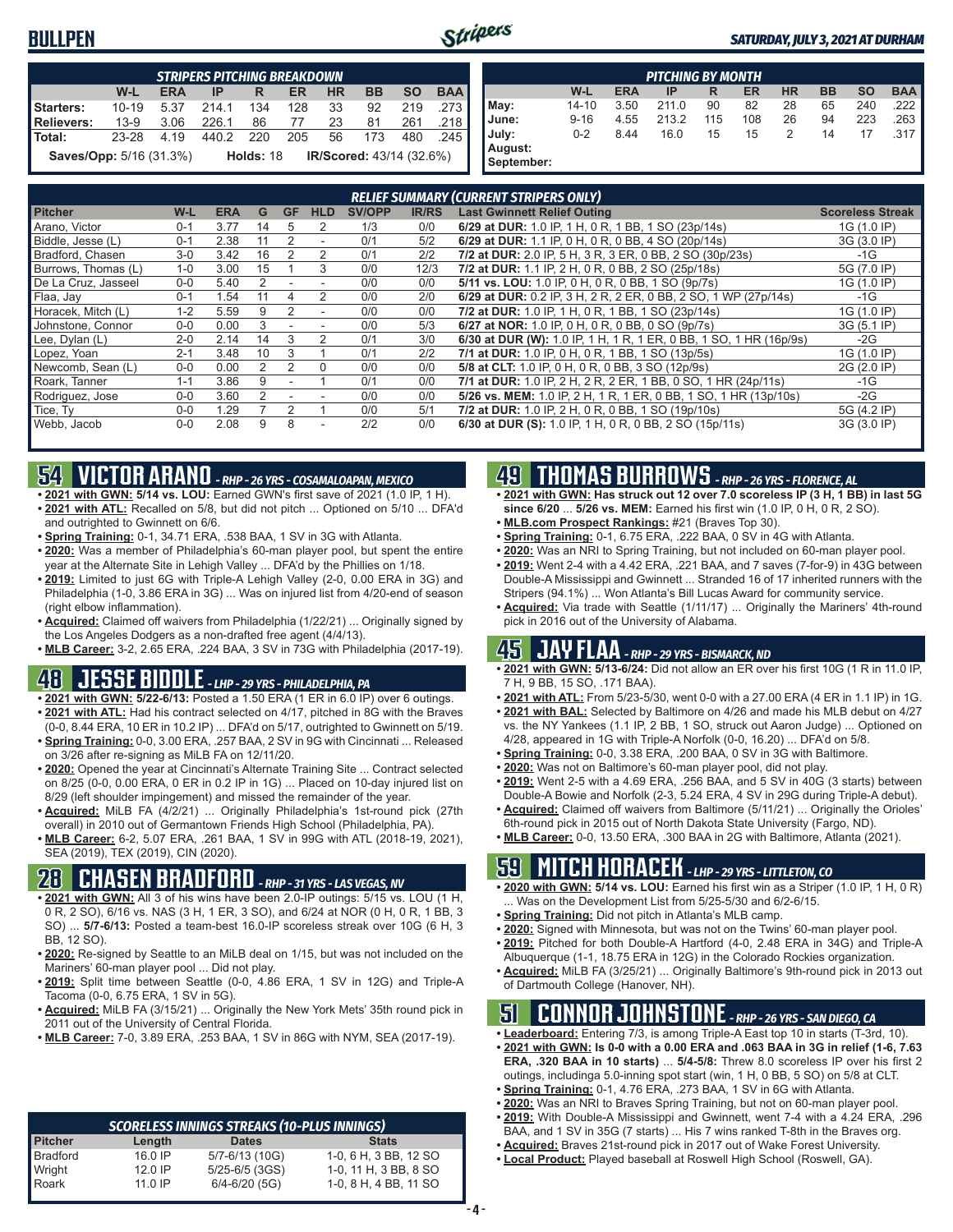# **58 DYLAN LEE** *- LHP - 26 YRS - DINUBA, CA*

- **• 2021 with GWN: Has a 2.03 ERA (3 ER in 13.1 IP) and .170 BAA over his last 10G since 5/26** ... **5/4 at CLT:** Earned the win in his Stripers' debut (2.0 IP, 1 H, 1 R, 0 ER, 0 BB, 3 SO in 10-9 win in 12 innings) ... **6/11 at MEM:** Recorded his first pro hit, a double (1-for-2, R).
- **• Spring Training:** 0-0, 0.00 ERA, 0 SV in 2G with Miami ... Released on 3/29.
- **• 2020:** Was a non-roster invite to Marlins Spring Training, but was not on Miami's 60-man player pool ... Did not play.
- **• 2019:** Logged 45G between Double-A Jacksonville (0-3, 1.91 ERA, .176 BAA, 13 SV in 32G) and Triple-A New Orleans (1-3, 4.71 ERA, .329 BAA, 0 SV in 13G).
- **• Acquired:** MiLB FA (4/15/21) ... Originally Miami's 10th-round pick in 2016 out of Cal State Fresno (Fresno, CA).

# **55 YOAN LOPEZ** *- RHP - 28 YRS - NUEVA GERONA, CUBA*

- **• 2021 with GWN:** Has earned both of his wins with the Stripers in extra innings, 6/9-G2 at MEM (1.0 IP, 1 H, 0 R in 3-1 win in 8 innings) and 6/18 vs. NAS (1.0 IP, 2 H, 1 R, 0 ER, 1 SO in 8-7 win in 10 innings).
- **• 2021 with ARI:** Began the season on Arizona's Opening Day roster ... In 2 stints, went 0-0 with a 6.57 ERA (9 ER in 12.1 IP) and 0 SV (0-for-3) in 13G ... DFA'd on 5/20, traded to Atlanta on 5/22 and optioned to Gwinnett.
- **• Spring Training:** 1-0, 4.91 ERA, .214 BAA, 0 SV in 8G with Arizona.
- **• 2020:** In 20G with Arizona, went 0-1 with a 5.95 ERA, .269 BAA, and 2 holds.
- **• 2019:** Set MLB career highs in G (70) and holds (21), going 2-7 with a 3.41 ERA, .232 BAA, and 1 SV (1-for-4) with the D-backs.
- **• Acquired:** Via trade with Arizona in exchange for CF Deivi Estrada (5/22/21) ... Originally signed by the D-backs as a NDFA out of Cuba (1/16/15).
- **• MLB Career:** 2-8, 4.25 ERA, .252 BAA, 1 SV in 113G with Arizona (2018-21).

### **24 SEAN NEWCOMB** *- LHP - 28 YRS - BROCKTON, MA*

- **• 2021 with GWN:** Has been optioned twice, on 5/5 and 6/30 ... Has struck out 5 over 2.0 scoreless IP (0 H, 0 BB) in 2G.
- **• 2021 with ATL:** In 23G, is 2-0 with a 5.82 ERA, .222 BAA, and 1 SV (1-for-2).
- **• Spring Training:** 0-0, 1.29 ERA, .227 BAA, 0 SV in 6G (1GS) with Atlanta.
- **• 2020:** Made just 4 starts with the Braves (0-2, 11.20 ERA) ... Spent most of the year at the Alternate Training Site at Coolray Field.
- **• Acquired:** Via trade with the Los Angeles Angels in exchange for SS Andrelton Simmons (11/12/15) ... Originally the Angels' 1st-round pick (15th overall) in 2014 out of the University of Hartford (West Hartford, CT).
- **• MLB Career:** 24-23, 4.26 ERA, .241 BAA, 2 SV in 132G (57GS) with Atlanta (2017-21) ... In 6G during the 2018-19 Postseasons, went 1-0 with a 1.08 ERA.

#### **57 TANNER ROARK** *- RHP - 34 YRS - WILMINGTON, IL*

- **• 2021 with GWN: 5/23 at NAS:** Struck out 3 over 1.0 IP in his Stripers debut ... **6/10 at MEM:** Tossed 2.0 innings in relief (1 H, 0 R, 1 BB, 1 SO) for first win ... **6/4-6/20:** Pitched 11.0 scoreless innings over 5G (8 H, 4 BB, 11 SO, .205 BAA).
- **• 2021 with ATL:** Contract selected on 6/24, but did not pitch before being optioned back to Gwinnett on 6/27.
- **• 2021 with TOR:** Was on Toronto's Opening Day roster, went 0-1 with a 6.43 ERA in 3G (1 start) ... Released by the Blue Jays on 5/3.
- **• Spring Training:** 2-1, 8.44 ERA, .295 BAA in 4 starts with Toronto.
- **• 2020:** Made 11 starts with the Blue Jays, going 2-3 with a 6.80 ERA and .309 BAA.
- **• 2019:** Went 10-10 with a 4.35 ERA and .275 BAA in 31 starts with CIN and OAK. **• Acquired:** MiLB FA (5/10/21) ... Originally Texas's 25th-round pick in 2008 out of
- the University of Illinois at Urbana-Champaign. **• MLB Career:** 76-68, 3.85 ERA, .254 BAA, 1 SV in 227G (184 starts) with WSH, CIN, OAK, TOR (2013-21) ... Pitched in 2014 and 2016 Postseasons with Nationals (0-1, 3.86 ERA in 3G, 1 start).

# **53 TY TICE** *- RHP - 24 YRS - PRAIRIE GROVE, AR*

- **• 2021 with GWN: Has been scored upon in just 1 of 7G (1.29 ERA, 1 ER in 7.0 IP, 4 H, 1 BB, 7 SO, .174 BAA)** ... **6/10 at MEM:** Threw 1.0 scoreless IP (0 H, 0 BB, 1 SO) in his Stripers debut, combining with 5 pitchers on a 2-hit shutout.
- **• 2021 with ATL:** Recalled on 6/20 and pitched once (6/21 at NYM, 1.0 IP, 1 H, 0 R, 1 BB, 0 SO) ... Optioned back to Gwinnett on 6/24.
- **• 2021 with TOR:** Recalled from the Alternate Training Site 3 times (4/9, 4/24, 5/22), went 0-0 with a 5.14 ERA (4 ER in 7.0 IP) in 4G during his MLB debut ... Also pitched once for Triple-A Buffalo (0 ER in 1.0 IP) ... DFA'd on 5/30.
- **• Spring Training:** 1-0, 9.00 ERA, .273 BAA, 0 SV in 6G with Toronto.
- **• 2020:** Spent the entire year at the Blue Jays' Alternate Training Site ... Did not reach the Majors ... Had his contract selected by Toronto on 11/20.
- **• 2019:** Between Double-A New Hampshire and Triple-A Buffalo, went 3-4 with a 2.34 ERA, .196 BAA, and 8 saves (8-for-12) in 46 relief appearances.
- **• Acquired:** Via trade from Toronto in exchange for cash (6/4/21) ... Originally the Blue Jays' 16th-round pick in 2017 out of Central Arkansas.
- **• MLB Career:** 0-0, 4.50 ERA, .303 BAA in 5G with Toronto, Atlanta (2021).

### **71 JACOB WEBB** *- RHP - 27 YRS - RIVERSIDE, CA*

- **• 2021 with GWN: Is 2-for-2 in save chances, including 6/9 at MEM (1.0 IP, 0 H, 0 R, 1 SO) and 6/30 at DUR (1.0 IP, 1 H, 0 R, 2 SO)** ... **5/26-6/9:** Struck out 5 over 5.0 IP (0 R, 2 H, 0 BB) in 5G.
- **• 2021 with ATL:** Recalled 4 times (4/7, 4/10, 6/5, 6/17) ... In 17G with the Braves, is 1-2 with a 5.29 ERA (10 ER in 17.0 IP) and a .324 BAA.
- **• Spring Training:** 1-0, 2.57 ERA, .222 BAA, 2 HLD in 7G with Atlanta ... Optioned to the Alternate Training Site in Gwinnett on 3/25.
- **• 2020:** Assigned to the Alternate Training Site on 7/19, but missed over a month with a right shoulder strain (placed on 60-day injured list on 7/20) ... Activated on 9/8 and went 0-0 with a 0.00 ERA (0 ER in 10.0 IP) and .200 BAA in 8G ... Made his MLB Postseason debut, going 0-0 with a 9.00 ERA (3 ER in 3.0 IP) in 3G.
- **• 2019:** Made his MLB debut with Atlanta, going 4-0 with a 1.39 ERA (5 ER in 32.1 IP), .205 BAA, 9 holds, and 2 saves (2-for-4) in 36G ... Also logged 10G with Gwinnett (0-1, 6.97 ERA, .225 BAA, 1 SV).
- **• Acquired:** Braves' 18th-round pick in 2014 out of Tabor College (Hillsboro, KS).
- **• MLB Career:** 5-2, 2.28 ERA, .243 BAA, 2 SV in 61G with Atlanta (2019-21).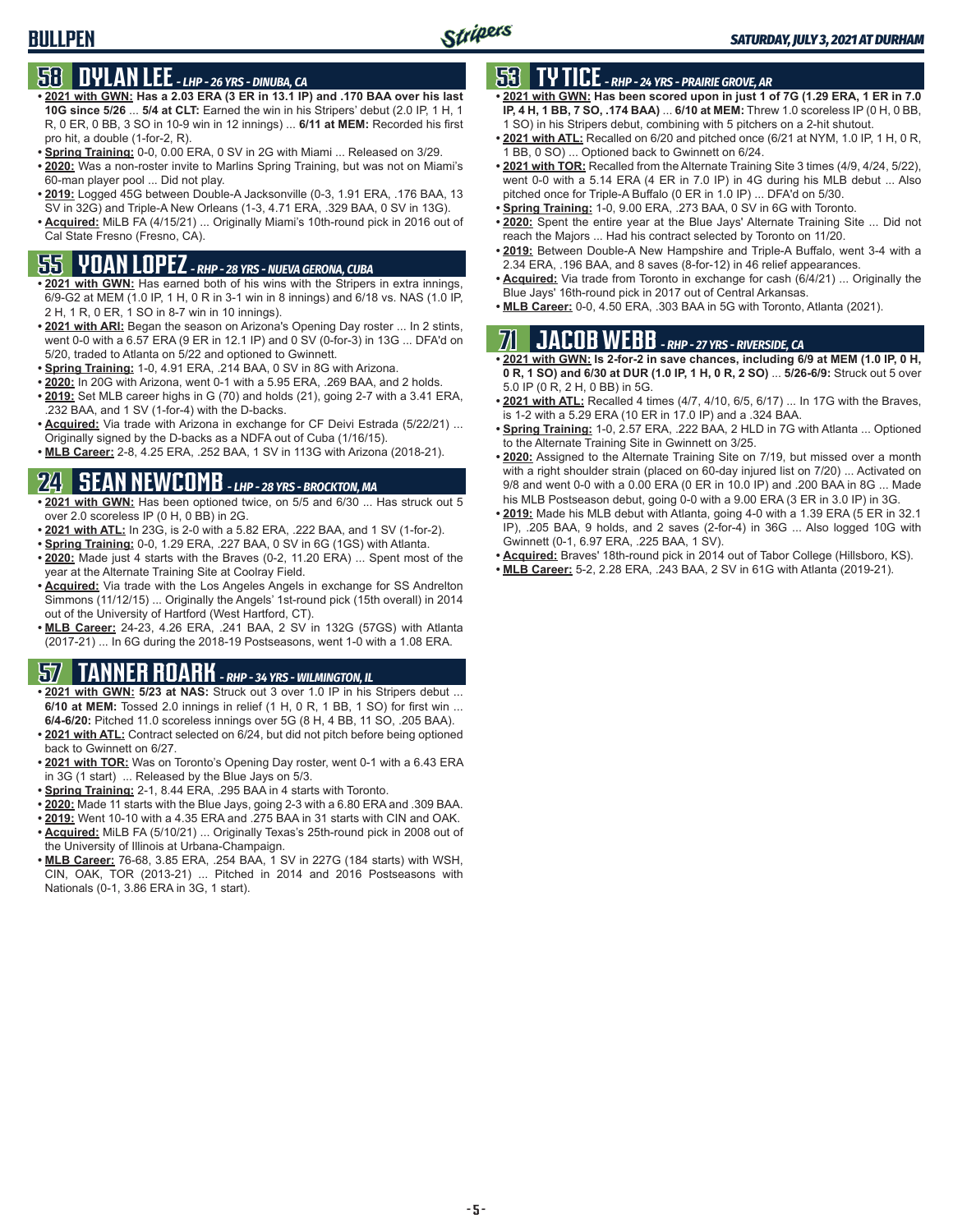#### Stripers **OFFENSE** *SATURDAY, JULY 3, 2021 AT DURHAM TOTAL:* .239, 60 HR, .738 OPS *RISP:* .245, 15 HR, .742 OPS *RUNS/INNING: 1 2 3 4 5 6 7 8 9 X TOT Vs. LHP:* .249, 26 HR, .775 OPS *RISP/2O:* .211, 6 HR, .661 OPS **Stripers:** 40 25 16 30 23 26 26 34 22 10 252 **Opponents:** 34 32 29 29 11 28 22 18 7 10 220 *Vs. RHP:* .233, 34 HR, .714 OPS *LOADED:* .265, 3 HR, .855 OPS

|                |                          |                |                          |                          |                          |                |                | <b>HOME RUNS</b>       |                                                  |                | <b>MULTI-GAMES</b>       |                |
|----------------|--------------------------|----------------|--------------------------|--------------------------|--------------------------|----------------|----------------|------------------------|--------------------------------------------------|----------------|--------------------------|----------------|
| <b>Player</b>  | 1R                       | 2R             | 3R                       | <b>GS</b>                | Tot.                     |                |                | Off LH Off RH Team W-L | Last HR with Gwinnett (Regular Season)           | <b>Hit</b>     | <b>RBI</b>               | <b>HR</b>      |
| Almonte        | $\overline{2}$           |                |                          |                          | 3                        |                |                | $3-0$                  | 5/30/21 vs. MEM, 1R (RH Connor Jones)            | 8              | 5                        |                |
| Arcia          | 9                        | 3              |                          |                          | 12                       | 6              | 6              | $7 - 3$                | 6/30/21 at DUR, 1R (RH Drew Strotman)            | 16             | 8                        | $\overline{A}$ |
| <b>Brugman</b> | $\overline{\phantom{0}}$ |                |                          |                          |                          |                |                | $0 - 0$                |                                                  |                |                          |                |
| Camargo        | 3                        | $\overline{2}$ |                          |                          | 6                        | 3              | 3              | $2 - 3$                | 7/1/21 at DUR, 1R (RH Brent Honeywell Jr.)       | 11             | 4                        | 1              |
| Casteel        |                          | 2              |                          |                          | 3                        | 2              |                | $2 - 1$                | 6/24/21 at NOR. GS (LH Zac Lowther)              | 5              | 5                        |                |
| Demeritte      | 4                        | $\overline{2}$ |                          |                          | 6                        | 4              | $\overline{2}$ | $5 - 1$                | 5/30/21 vs. MEM, 1R (LH Bernardo Flores Jr.)     |                | 4                        |                |
| Ervin          | $\overline{2}$           |                |                          |                          | 4                        | $\overline{2}$ | $\overline{2}$ | $3 - 1$                | 6/24/21 at NOR, 1R (RH Cody Carroll)             | 4              | 4                        | ٠              |
| Goins          |                          | ۰              | $\overline{\phantom{a}}$ | $\overline{\phantom{a}}$ |                          |                | ٠              | $1 - 0$                | 5/4/21 at CLT, 1R (LH Kyle Kubat)                | 10             | 5                        | ۰              |
| Gore           |                          |                |                          |                          |                          |                |                | $0 - 0$                |                                                  | 2              | $\overline{\phantom{a}}$ |                |
| Heredia        |                          |                |                          |                          |                          |                |                | $0 - 0$                |                                                  |                |                          |                |
| Inciarte       |                          |                |                          |                          |                          |                |                | $0 - 0$                |                                                  |                |                          |                |
| Jackson        | 3                        | $\overline{2}$ |                          |                          | $\overline{\phantom{a}}$ | 4              | 3              | $3 - 1$                | 7/2/21 at DUR, 1R (RH Chris Mazza) - 2nd of Game | 3              | 5                        | 2              |
| Kazmar Jr.     | 2                        |                |                          |                          | 4                        |                | 3              | $1 - 3$                | 6/6/21 vs. JAX, 1R (RH Parker Bugg)              | $\overline{2}$ | 3                        |                |
| Kipnis         |                          |                |                          |                          | 3                        |                | 3              | $2 - 1$                | 6/26/21 at NOR, 1R (RH Conner Greene)            | 5              | 3                        |                |
| Lucroy         |                          |                |                          |                          | $\overline{2}$           |                | $\overline{2}$ | $1 - 1$                | 6/10/21 at MEM, 3R (RH Grant Black)              | 4              | 3                        | $\sim$         |
| Martinez       | ۰.                       | ۰              |                          | $\overline{\phantom{a}}$ |                          |                |                | $0 - 0$                |                                                  | $\mathfrak{p}$ |                          |                |
| <b>Morales</b> |                          | ۰              |                          | $\overline{\phantom{a}}$ |                          |                |                | $1 - 0$                | 5/7/21 at CLT, 3R (RH Joe De Carlo)              |                |                          |                |
| Pache          |                          |                |                          |                          | $\overline{2}$           |                |                | $1 - 0$                | 6/10/21 at MEM, 2R (LH Tyler Webb), 2nd of Game  | 3              | 3                        |                |
| Sanchez        |                          |                |                          |                          |                          |                |                | $1 - 0$                | 6/16/21 vs. NAS, 3R (RH Miguel Sanchez)          | 3              | $\overline{2}$           |                |
| Snider         | 2                        |                |                          |                          | $\overline{2}$           |                | $\overline{2}$ | $2 - 0$                | 6/18/21 vs. NAS, 1R (RH Patrick Weigel)          |                |                          |                |
| Unroe          |                          | ۰              | $\overline{\phantom{a}}$ | $\overline{\phantom{a}}$ | ٠                        |                |                | $0 - 0$                | 7/19/19 vs. ROC, 1R (RH Drew Hutchison)          |                | ۰                        |                |
| Waters         | $\overline{2}$           |                |                          |                          | 3                        | $\overline{2}$ |                | $0 - 2$                | 5/19/21 at NAS, 1R/Leadoff (LH Wade LeBlanc)     | 10             | $\overline{2}$           | 4              |
| Total:         | 33                       | 16             | 8                        | 3                        | 60                       |                |                |                        |                                                  |                |                          |                |

#### *HOME RUN VARIANTS*

**Back-to-Back Homers (1x):** Almonte (GS) / Snider, 5/7 at CLT (1st Inning)

**Back-to-Back-to-Back Homers (1x):** Arcia (2R) / Camargo / Demeritte, 5/8 at CLT (6th Inning)

**Pinch-Hit Homers (2x):**

Demeritte (1R), 5/12 vs. LOU (7th Inning) Casteel (2R), 6/3 vs. JAX (7th Inning)

**Leadoff (Game) Homers (1x):** Waters, 5/19 at NAS

**Walk-Off Homers (1x):**

Arcia (Solo), 5/16 vs. LOU (9th Inning)

| <b>PINCH HITTERS</b> |       |                |                |                |          |                |            |
|----------------------|-------|----------------|----------------|----------------|----------|----------------|------------|
| Player               | AVG.  | AB             | н              | 2B             | 3B       | <b>HR</b>      | <b>RBI</b> |
| Almonte              | 1.000 |                |                | 0              | O        | 0              | 2          |
| Arcia                | ---   | $\Omega$       | 0              | 0              | $\Omega$ | 0              | $\Omega$   |
| Casteel              | .158  | 19             | 3              | 4              | $\Omega$ | 1              | 4          |
| Demeritte            | .400  | 5              | $\overline{2}$ |                | $\Omega$ | 1              |            |
| Ervin                | .500  | 3              | 1              | $\Omega$       | $\Omega$ | 0              |            |
| Goins                | .000  | $\overline{2}$ | $\Omega$       | $\Omega$       | $\Omega$ | $\Omega$       | $\Omega$   |
| Gore                 | .333  | 3              | 1              | $\Omega$       | $\Omega$ | $\Omega$       | 0          |
| Kazmar Jr.           | .000  | 6              | $\Omega$       | $\Omega$       | $\Omega$ | 0              | $\Omega$   |
| Lucrov               | .000  | 3              | $\Omega$       | $\Omega$       | $\Omega$ | $\Omega$       | $\Omega$   |
| Morales              | .000  |                | 0              | $\Omega$       | $\Omega$ | 0              | $\Omega$   |
| Pache                | ---   | $\Omega$       | 0              | $\Omega$       | $\Omega$ | 0              | 0          |
| Sanchez              | .000  | 6              | 0              | 0              | $\Omega$ | 0              | 0          |
| Snider               | .091  | 11             | 1              | $\mathbf 0$    | $\Omega$ | 0              | $\Omega$   |
| Unroe                | .000  | 4              | $\Omega$       | $\Omega$       | $\Omega$ | 0              | $\Omega$   |
| Totals:              | .141  | 64             | 9              | $\overline{2}$ | $\bf{0}$ | $\overline{2}$ | 8          |

| <b>STRIPERS BATTING BY MONTH</b> |            |    |    |    |    |            |           |            |            |            |
|----------------------------------|------------|----|----|----|----|------------|-----------|------------|------------|------------|
|                                  | <b>AVG</b> | G  | 2B | 3B | HR | <b>RBI</b> | <b>SB</b> | <b>OBP</b> | <b>SLG</b> | <b>OPS</b> |
| May:<br>June:                    | .254       | 24 | 43 | 2  | 36 | 138        | 24        | .366       | .445       | .811       |
|                                  | .227       | 25 | 36 | 3  | 21 | 88         | 23        | .308       | .357       | .665       |
|                                  | .209       | 2  | 4  | 0  | 3  | 8          | 0         | .293       | .403       | .696       |
| July:<br>August:<br>September:   |            |    |    |    |    |            |           |            |            |            |
|                                  |            |    |    |    |    |            |           |            |            |            |

| <b>HITTING STREAKS (10-PLUS GAMES)</b> |                                        |  |  |  |
|----------------------------------------|----------------------------------------|--|--|--|
| Length/Dates                           | <b>Stats</b>                           |  |  |  |
| 13G (5/4-5/18)                         | .393 (22-56), 4 2B, 7 HR, 17 R, 12 RBI |  |  |  |

|        | <b>ON-BASE STREAKS (20-PLUS GAMES)</b> |              |
|--------|----------------------------------------|--------------|
| Player | Length/Dates                           | <b>Stats</b> |
|        |                                        |              |

**Player**<br>**Arcia**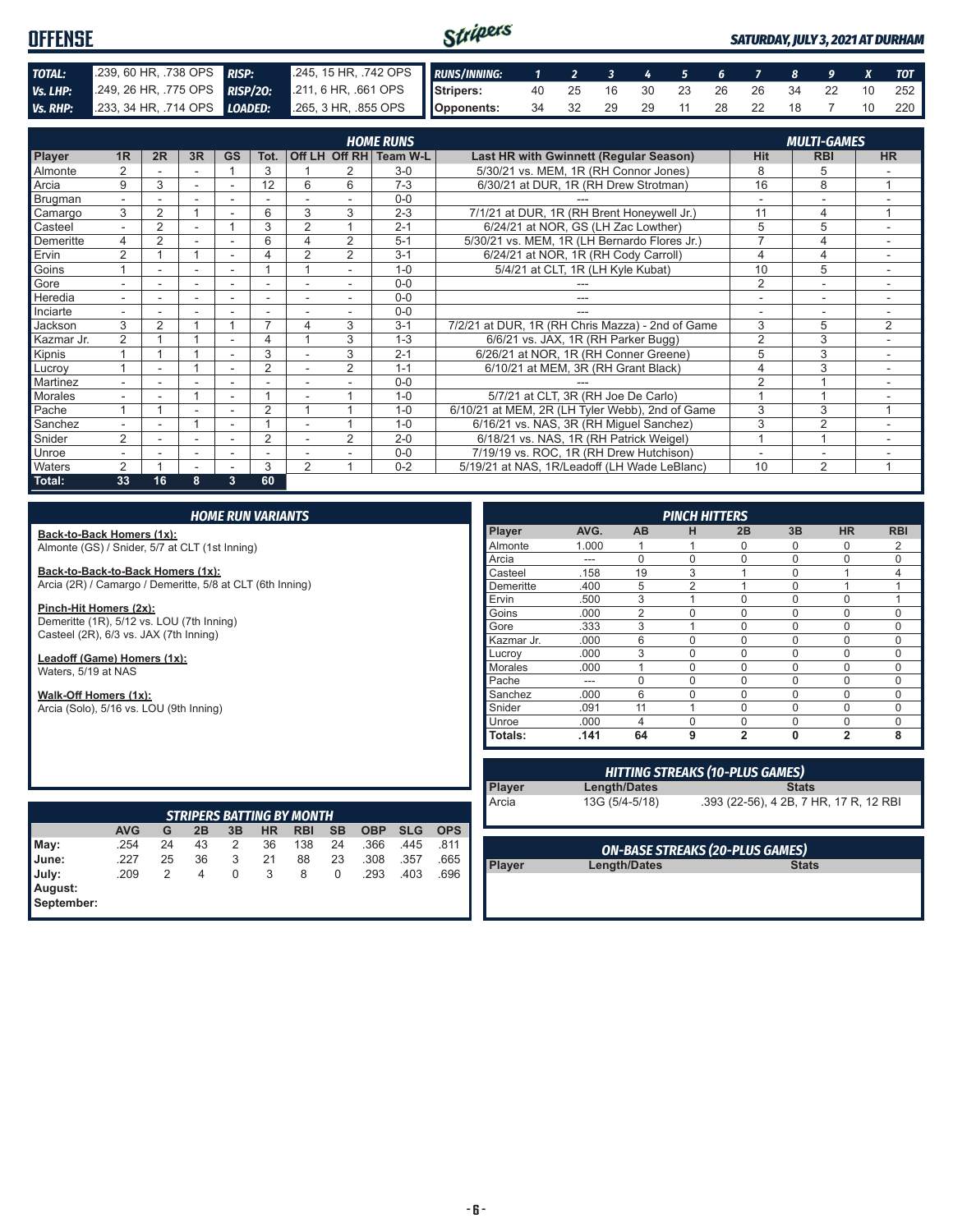### **BATTER BIOS**

# **13 ORLANDO ARCIA** *- SS - 26 YRS - ANACO, VENEZUELA*

*SEASON WITH GWN:*.302, 12 HR, 27 RBI, 5 SB, .914 OPS *HIT STREAK:* 1G (1-3) *7/2 @ DUR:*1-3, 2 BB, SO *SERIES:* .154 (2-13), HR, R, RBI

- **• Leaderboard:** Entering 7/3, ranks among Triple-A East top 10 in R (1st, 40), H (1st, 60), TB (1st, 107), HR (T-6th, 12), XBH (T-6th, 23), and 2B (T-10th, 11).
- **• 2021 with GWN: Has reached base safely in 46 of 50G (92.0%)** ... **5/4-5/18:** Hit safely in first 13G (.393, 7 HR, 17 R, 12 RBI, 2 SB, 1.301 OPS) ... **5/9 at CLT:** Tied GWN's single-game homer record with 3 solo blasts (3-for-4, 4 R, 4 RBI) ... **5/15 vs. LOU:** Launched game-winning solo HR (#6) in 8th ... **5/16 vs. LOU:** Blasted walk-off solo HR (#7) in 9th ... **6/10 at MEM:** Set season high with 4 hits (4-for-5, 2B, 2 R) ... **6/18 vs. NAS:** Went 3-for-5 with 3 XBH, including solo HR (#11) and game-tying 2B in 10th, scored walk-off winning run ... **6/5-6/23:** Posted 14G onbase streak, batting .333 (17-for-51, 4 2B, 3 HR, 11 R, 8 RBI, 1 SB, 6 BB).
- **• 2021 with MIL:** Was on Milwaukee's Opening Day roster and batted .091 (1-for-11, 1 RBI) in 4G before being traded to Atlanta on 4/6 (sent to Alternate Site).
- **• Spring Training:** .191, 4 2B, 4 R, 6 RBI, .517 OPS in 19G with Milwaukee.
- **• 2020:** Spent 59 games with the Brewers, batting .260 (10 2B, 1 3B, 5 HR, 22 R, 20 RBI, 2 SB) ... Played in 2 Postseason games (.143, 1-for-7, 1 HR, 2 RBI).
- **• Acquired:** Via trade with Milwaukee in exchange for RHP Chad Sobotka and RHP Patrick Weigel (4/6/21) ... Originally signed by Milwaukee as a NDFA (10/22/10).
- **• MLB Career:** .244, 69 2B, 7 3B, 42 HR, 180 RBI, 39 SB in 542G with Milwaukee (2016-21) ... Played in the Postseason from 2018-20 (.295, 4 HR, 6 RBI in 13G).

# **17 JOHAN CAMARGO** *- INF - 27 YRS - PANAMA CITY, PANAMA*

*SEASON WITH GWN:*.308, 6 HR, 19 RBI, 0 SB, .907 OPS *HIT STREAK:* 5G (6-19) *7/2 @ DUR:* 1-5, SO *SERIES:* .313 (5-16), 2 2B, HR, R, 2 RBI

- **• Leaderboard:** Entering 7/3, ranks among Triple-A East top 10 in OBP (6th, .404), AVG (10th, .308), and R (T-10th, 30).
- **• 2021 with GWN: Has hit safely in 16 of 19G since 6/10, batting .356 (26-for-73, 5 2B, 1 3B, 3 HR, 12 R, 9 RBI, .988 OPS)** ... **5/4-5/22:** Hit safely in each of his first 9G (.364, 2 2B, 3 HR, 13 R, 8 RBI) ... **5/8 at CLT:** Notched his first career multi-HR game (2-for-4, 2 HR, 2 RBI) ... **6/5 vs. JAX:** Started 5-4-3 triple play, Gwinnett's first since 5/28/19 at TOL ... **6/10 at MEM:** Homered for first time since 5/8 (2-run, #4) in 4-for-5, 2-RBI effort.
- **• Gwinnett Career:** Has hits in 71 of 93G (76.3%) since 2017, batting .331 (120-for-363, 25 2B, 2 3B, 15 HR, 63 R, 61 RBI, 1 SB, .932 OPS).
- **• 2021 with ATL:** In 5 stints with the Braves, batting .000 (0-for-15, 1 R) in 14G.
- **• Spring Training:** .186, 2 2B, 1 HR, 4 R, 3 RBI in 18G with Atlanta.
- **• 2020:** Made Braves' Opening Day roster and batted .200 (8 2B, 4 HR, 16 R, 9 RBI) in 35G ... Added to the NLCS roster in place of injured Adam Duvall prior to Game 2 and played in 4G (.250, 2-for-8, 1 2B, 1 RBI).
- **• Acquired:** NDFA (7/2/10) out of Panama City, Panama.
- **• MLB Career:** .257, 68 2B, 4 3B, 34 HR, 144 RBI, 2 SB in 363G with Atlanta (2017- 21) ... Played in 2018 and 2020 Postseasons (.087, 1 2B, 1 RBI in 8G).

### **9 RYAN CASTEEL** *- 1B/C - 30 YRS - CHATTANOOGA, TN*

*SEASON WITH GWN:*.267, 3 HR, 16 RBI, 0 SB, .806 OPS *HIT STREAK:* 1G (2-4) *7/2 @ DUR:*DNP *SERIES:* .500 (2-4)

- **• 2021 with GWN: 5/15-5/18:** Had 6 RBI in 3G span, including 5/15 vs. LOU (1 for-2, GW 3-run 2B, 3 RBI) and 5/16 vs. LOU (1-for-3, HR, 2 RBI) ... **6/2 vs. JAX:** Notched a pinch-hit 2-run 2B ... **6/3 vs. JAX:** Hit a pinch-hit 2-run HR (#2) ... **6/24 at NOR:** Crushed game-winning grand slam (#3) in 6-2 victory (1-for-4, 4 RBI), his 2nd career slam (first since 7/20/13 with Adv-A Modesto).
- **• Spring Training:** Did not play in Atlanta's MLB camp.
- **• 2020:** Was not on the Braves' 60-man player pool ... Did not play.
- **• 2019:** Played 118G with Double-A Mississippi, batting .263 (21 2B, 2 3B, 21 HR, 73 RBI, .811 OPS) ... Ranked 2nd in the Southern League in homers and RBI, 3rd in slugging (.477) ... Was his 2nd career 20-homer season (hit 22 in 2013).

**• Acquired:** MiLB FA (3/14/21) ... Originally Colorado's 17th-round pick in 2010 out of Cleveland State Community College (Cleveland, TN).

### **18 PHILLIP ERVIN** *- OF - 28 YRS - MOBILE, AL*

*SEASON WITH GWN:*.178, 4 HR, 16 RBI, 7 SB, .629 OPS *HIT STREAK:* 1G (1-3) *7/2 @ DUR:*DNP *SERIES:* .333 (1-3)

- **• 2021 with GWN: 6/2 vs. JAX:** Hit a decisive 3-run HR (#1) and tallied a seasonhigh 4 RBI (1-for-4, R) ... **6/13 at MEM:** Belted a game-tying 2-run HR (#2) with 2 outs in the 9th of an eventual 7-6 loss (1-for-3, 1 R, 2 RBI).
- **• Spring Training:** .276, 0 HR, 2 RBI, 1 SB, .647 OPS in 18G with Atlanta ... DFA'd on 3/28, outrighted to the Alternate Training Site on 4/3.
- **• 2020:** Between Cincinnati and Seattle, hit .149 with 3 2B, 4 RBI, 1 SB in 37G ... DFA'd by the Reds (8/28), Mariners (12/16), and Chicago Cubs (2/20/21).
- **• Acquired:** Off waivers from the Chicago Cubs (2/22/21) ... Originally Cincinnati's 1st-round pick (27th overall) in 2013 out of Samford University (Homewood, AL).
- **• MLB Career:** .247, 26 2B, 8 3B, 17 HR, 68 RBI, 15 SB in 237G with CIN, SEA (2017-20) ... Talled 7 of his 8 career triples in 2019 (ranked 7th in NL).

# **8 RYAN GOINS** *- INF - 33 YRS - TEMPLE, TX*

*SEASON WITH GWN:*.272, 1 HR, 19 RBI, 0 SB, .713 OPS *HIT STREAK:* 1G (2-4)

*7/2 @ DUR:*2-4, 2 RBI, SO *SERIES:* .250 (3-12), 3 RBI

- **• 2021 with GWN: 5/4 at CLT:** Hit Gwinnett's first HR of the season (opposite field, solo) ... **5/12 vs. LOU:** Set season highs for hits (3-for-4) and RBI (3) ... **6/18-6/29:** Posted a season-best 8G hitting streak (.400, 10-for-25, 1 2B, 3 R, 6 RBI).
- **• Triple-A Career:** Has played for BUF (2013-16), LHV (2018), CLT (2019), and GWN (2021) ... Was teammates with MGR Matt Tuiasosopo in 2014 with BUF.
- **• Spring Training:** .391, 2 2B, 0 HR, 5 RBI, 0 SB, .960 OPS in 16G with Atlanta.
- **• 2020:** Played in 14G with the Chicago White Sox, batting .000 (0-for-9, 4 R) ... Spent most of the year at the Alternate Training Site in Schaumburg, IL.
- **• Acquired:** MiLB FA (2/25/21) ... Originally Toronto's 4th-round pick in 2009 out of Dallas Baptist University (Dallas, TX).
- **• MLB Career:** .228, 71 2B, 12 3B, 22 HR, 158 RBI in 555G with TOR, KC, CWS (2013-20) ... Played for TOR in 2015-16 Postseasons (.146, 1 HR, 5 RBI in 14G).

#### **5 TERRANCE GORE** *- OF - 30 YRS - MACON, GA*

| <b>SEASON WITH GWN:</b> .250, 0 HR, 0 RBI, 12 SB, .681 OPS | <b>HIT STREAK:</b> $-1G(0-3)$  |
|------------------------------------------------------------|--------------------------------|
| 7/2 @ DUR: DNP                                             | <b>SERIES:</b> $--- (0-0)$ , R |

- **• Leaderboard:** Entering 7/3, ranks among Triple-A East top 10 in SB (T-3rd, 12).
- **• 2021 with GWN:** Is 12-for-13 (92.3%) in stolen base attempts over 18G, has a pair of 2-steal games (5/18 at NAS, 6/18 vs. NAS) ... **6/9-G2 at MEM:** Stole 3rd and scored winning run in 8th inning of 3-1 victory.
- **• Spring Training:** Did not play in Atlanta's MLB camp.
- **• 2020:** Logged 2G in his lone season with the Los Angeles Dodgers (0 PA).
- **• Acquired:** MiLB FA (2/18/21) ... Originally Kansas City's 20th-round pick in 2011 out of Gulf Coast Community College (Panama City, FL).
- **• MLB Career:** .224, 2 2B, 1 3B, 0 HR, 1 RBI, 40 SB in 102G with KC, CHC, LAD (2014-20) ... Played in the Postseason with KC (2014-15) and CHC (2018), going 0-for-2 with 3 R, 5 SB ... Won World Series with the Royals in 2015.

#### **56 ALEX JACKSON** *- C - 25 YRS - SAN DIEGO, CA*

*SEASON WITH GWN:*.239, 7 HR, 17 RBI, 1 SB, 1.103 OPS *HIT STREAK:* 1G (2-5)

- *7/2 @ DUR:*2-5, 2 HR, 2 R, 3 RBI, SO *SERIES:* .231 (3-13), 2B, 2 HR, 2 R, 3 RBI **• MLB Rehab:** On Atlanta's 10-day IL since 5/2 (strained left hamstring) ... Moved to
- 60-day IL on 6/24 ... Assigned to rehab with GWN twice (5/21, 6/30). **• 2021 with GWN: Has 7 HR in his last 10G since 5/27, batting .289 (11-for-38, 9 R, 17 RBI, 1.311 OPS)** ... **5/27 vs. MEM:** Set career highs in HR (3) and RBI
- (7) in 4-for-4 effort ... **6/9-G1 at MEM:** Belted GW 3-run HR (#5) in 5-4 win ... **7/2 at DUR:** Notched his 7th career multi-HR game with GWN (2-for-5, 2 HR, 3 RBI).
- **• Gwinnett Career:** Of his 103 career hits with the Stripers, 63 (61.2%) have gone for extra bases (22 2B, 3 3B, 38 HR) ... Has an .842 OPS in 133G.
- **• 2021 with Atlanta:** Made the Braves' Opening Day roster for the first time in his career ... Hit .043 (1-for-23, 2 R) in 10G prior to the injury.
- **• Spring Training:** .194, 2 2B, 2 HR, 8 RBI, .716 OPS in 14G with Atlanta.
- **• 2020:** Spent most of the year at the Alternate Training Site in Gwinnett ... In 5G with Atlanta, batted .286 (2-for-7, 1 2B).
- **• Acquired:** Via trade with Seattle in exchange for RHP Max Povse and RHP Rob Whalen (11/28/16) ... Originally the Mariners' 1st-round pick (6th overall) in 2014 out of Rancho Bernardo High School (San Diego, CA).
- **• MLB Career:** .070, 1 2B, 2 R, 0 RBI in 19G with Atlanta (2019-21).

# **4 SEAN KAZMAR JR.** *- INF - 36 YRS - VALDOSTA, GA*

*SEASON WITH GWN:*.189, 4 HR, 14 RBI, 1 SB, .613 OPS *HIT STREAK:* -2G (0-5) *7/2 @ DUR:*DNP *SERIES:* .125 (1-8)

- **• 2021 with GWN: 5/25 vs. MEM:** Lined a walk-off single in the 9th for a 2-1 win, his first career walk-off RBI with Gwinnett ... **6/6 vs. JAX:** Tied Joey Terdoslavich for 3rd on Gwinnett's career home run list (#41, 1-for-4, 1 RBI).
- **• Gwinnett Career:** Batting .265 (638-for-2405, 131 2B, 12 3B, 41 HR, 290 R, 284 RBI, 24 SB) in 701G over 8 seasons ... Leads in career G, AB, H, TB (915), 2B, R, RBI ... Ranks 2nd in career 3B (12) ... Ranks T-3rd in career HR (41).
- **• 600 Club:** His 638 hits are 4th-most in Richmond/Gwinnett history (Larry Whisenton leads with 657) ... Is one of 5 in RICH/GWN history with 600 hits.
- **• 2021 with ATL:** Contract selected on 4/17, has spent 2 stints with Atlanta (4/17- 4/23, 5/4-5/7), going 0-for-2 ... Pinch hit on 4/17 at the Chicago Cubs, marking his first MLB appearance in 4,589 days since 9/23/08 with San Diego ... The last player with a bigger gap between MLB appearances was Ralph Winegarner (13 years, 14 days between 6/23/36 with CLE and 7/7/49 with STL).
- **• Spring Training:** .409, 3 HR, 9 RBI, 0 SB, 1.415 OPS in 25G with Atlanta.
- **• 2020:** Was an NRI to Braves Spring Training, but not on 60-man player pool.
- **• Acquired:** MiLB FA (12/7/20) ... Originally San Diego's 5th-round pick in 2004 out of the College of Southern Nevada.
- **• MLB Career:** .195, 1 2B, 0 3B, 0 HR, 2 RBI in 22G with San Diego (2008) and Atlanta (2021).

- 
- 
-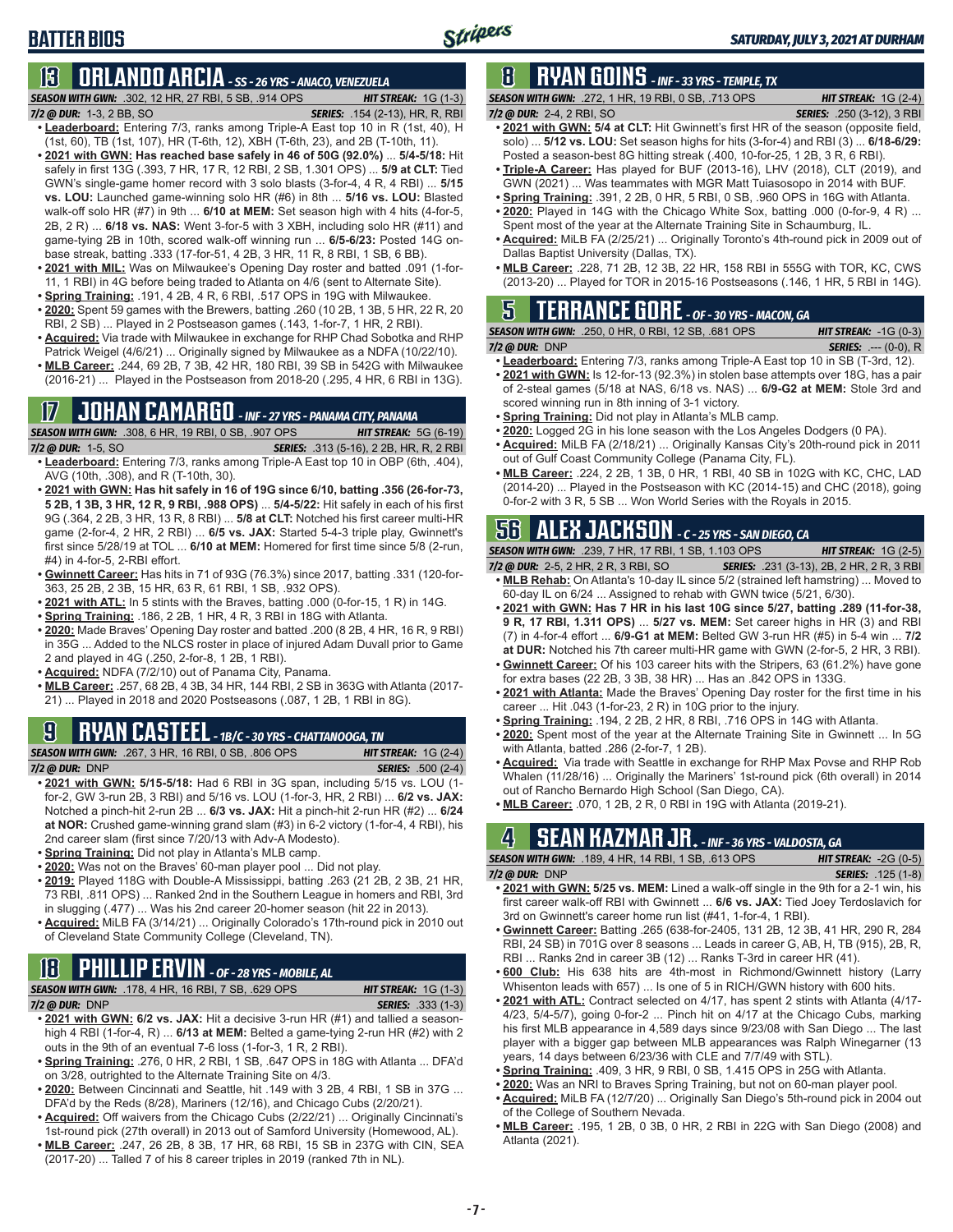# **22 JASON KIPNIS** *- INF - 34 YRS - NORTHBROOK, IL*

*SEASON WITH GWN:*.241, 3 HR, 9 RBI, 0 SB, .767 OPS *HIT STREAK:* -2G (0-7)

#### *7/2 @ DUR:*0-4, R, BB, 3 SO *SERIES:* .100 (1-10), 2B, 3 R

**BATTER BIOS**

- **• 2021 with GWN: 5/28 vs. MEM:** Belted a decisive 3-run HR (#1, 2-for-3, 3 RBI) 6/16 at NAS: Hit another game-winning HR (#2), a 2-run shot (2-for-4,, 2 RBI). **• Spring Training:** .241, 1 2B, 1 HR, 2 R, 3 RBI in 12G with Atlanta ... Released on 3/27, re-signed to MiLB deal on 3/29.
- **• 2020:** In his lone season with the Chicago Cubs, hit .237 (8 2B, 1 3B, 3 HR, 16 RBI, 1 SB) in 44G ... Played in 2G during the Postseason (0-for-3, 1 BB, 1 SO) ... Elected Free Agency on 10/28.
- **• Acquired:** MiLB FA (3/29/21) ... Originally Cleveland's 2nd-round pick in 2009 out of Arizona State University (Tempe, AZ).
- **• MLB Career:** .260, 260 2B, 24 3B, 126 HR, 545 RBI, 136 SB in 1,165G with CLE, CHC (2011-20) ... Was 2-time AL All-Star with the Indians (2013, 2015) ... Hit .192 (3 2B, 1 3B, 4 HR, 9 RBI) in 26G during the Postseason with CLE (2013, 2016-18) and CHC (2020).

#### **62 JONATHAN LUCROY** *- C - 35 YRS - EUSTIS, FL*

*SEASON WITH GWN:*.213, 2 HR, 15 RBI, 0 SB, .656 OPS *HIT STREAK:* -2G (0-7) *7/2 @ DUR:*0-4, R, BB, SO *SERIES:* .100 (3-10), R

- **• 2021 with GWN: 5/26 vs. MEM:** Went 2-for-4 with a 3-run double and 4 RBI ... **6/10 at MEM:** Blasted a 3-run HR (#2, 2-for-3, 3 RBI) ... **6/18 at NAS:** Hustled up the 1B line to force walk-off throwing error (2B Keston Hiura) in 8-7 win.
- **• 2021 with WSH:** Signed by Washington on 4/6, played 5G (.357, 5-for-14, 1 2B, 2 RBI) ... DFA'd on 4/12, outrighted and elected free agency on 4/14.
- **• Spring Training:** .333, 1 2B, 1 R, .867 OPS in 14G with Chicago White Sox ... Released on 3/30 (had signed a MiLB deal on 2/11).
- **• 2020:** Signed by Boston to a MiLB deal on 2/19 ... Contract selected on 7/17 and played in 1G (7/24 vs. BAL, no AB) ... DFA'd on 7/29, released on 9/15 ... Signed with Philadelphia on 9/15 and joined Alternate Site (no MLB call-up).
- **• Acquired:** MiLB FA (5/17/21) ... Originally Milwaukee's 3rd-round pick in 2007 out of the University of Louisiana-Lafayette.
- **• MLB Career:** .274, 217 2B, 24 3B, 108 HR, 547 RBI, 30 SB in 1,208G with MIL, TEX, COL, OAK, LAA, CHC, BOS, WSH (2010-21) ... 2-time NL All-Star (2014, 2016 with MIL) ... Played in Postseason for MIL (2011), TEX (2016), COL (2017), OAK (2018), batting .235 with 1 HR, 6 RBI in 15G.

#### **20 JONATHAN MORALES** *- C - 26 YRS - ARROYO, PUERTO RICO*

*SEASON WITH GWN:*.111, 1 HR, 6 RBI, 0 SB, .294 OPS *HIT STREAK:* 1G (1-4)

- *7/2 @ DUR:*DNP *SERIES:* .--- (0-0) **• 2021 with GWN: 5/7 at CLT:** Tied his single-game career high with 5 RBI, going 2-for-6 with a 3-run HR (#1) in the 9th.
	- **• Spring Training:** .250, 0 HR, 1 RBI, 0 SB, 1.200 OPS in 12G with Atlanta.
- **• 2020:** Spent entire year at Braves Alternate Site in Gwinnett (no MLB debut) ... Played for Caguas of the Puerto Rican Winter League (.394, 3 HR, 9 RBI in 13G), earning PWL Postseason All-Star honors.
- **• 2019:** Hit .240 (13 2B, 2 HR, 27 R, 25 RBI) in 80G between Double-A Mississippi and Gwinnett ... Logged 1 game during the IL Playoffs (0-for-1, BB).
- **• Acquired:** Braves' 25th-round pick in 2015 out of Miami-Dade Community College.

# **15 CRISTIAN PACHE** *- OF - 22 YRS - SANTO DOMINGO CENTRO, D.R.*

*SEASON WITH GWN:*.222, 2 HR, 10 RBI, 1 SB, .671 OPS *HIT STREAK:* 1G (1-4) *7/2 @ DUR:* 1-4, 2B, R, 2 RBI *SERIES:* .267 (4-15), 2 2B, R, 3 RBI

- **• MLB.com Prospect Ranks:** #1 (Braves Top 30), #10 (Top 100).
- **• 2021 with GWN: 5/29-6/1:** Assigned to rehab (right hamstring inflammation), played 1G before being activated/optioned on 6/2 ... **6/5 vs. JAX:** Went 3-for-6 with 2 2B, including game-tying 2-run 2B in 9th ... **6/10 at MEM:** Tallied his first career multi-HR game (3-for-5, 2 HR, 3 R, 4 RBI) ... **6/30 at DUR:** Notched last-AB game-winning RBI single in 9th for 2-1 win (2-for-3, 2B, RBI).
- **• 2021 with ATL:** On Atlanta's Opening Day roster for the first time ... Hit .111 (3 2B, 1 HR, 6 R, 4 RBI) in 22G ... Placed on IL twice, on 4/14 and 5/14 ... Was at the Alternate Training Site from 4/24-4/30.
- **• Spring Training:** .184, 2 2B, 1 3B, 4 R, 3 RBI, 2 SB in 17G with Atlanta.
- **• 2020:** Spent most of the year at the Alternate Training Site ... Made his MLB debut on 8/21 vs. Philadelphia (1-for-4) ... Played just 2G during regular season (.250) ... Also made MLB Postseason debut (.182, 1 2B, 1 HR, 4 R, 4 RBI in 12G).
- **• 2019:** Between Mississippi (104G) and Gwinnett (26G), hit .277 (36 2B, 9 3B, 12 HR, 63 R, 61 RBI, 8 SB, .802 OPS) in 130G ... Named a Southern League Postseason All-Star and MLB All-Star Futures Game participant.
- **• Acquired:** NDFA (7/4/15) out of Santo Domingo Centro, D.R.
- **• MLB Career:** .119, 3 2B, 0 3B, 1 HR, 4 RBI, 0 SB in 24G with Atlanta (2020-21).

### **2 YOLMER SANCHEZ** *- INF - 29 YRS - MARACAY, VENEZUELA*

*SEASON WITH GWN:*.181, 1 HR, 11 RBI, 3 SB, .530 OPS *HIT STREAK:* -1G (0-3)

- *7/2 @ DUR:*DNP *SERIES:* .143 (1-7) **• 2021 with GWN: 5/7 at CLT:** Went 3-for-5 with 3 runs, 3 RBI and Gwinnett's first triple of the year ... **6/9-G2 at MEM:** Stole home plate as part of a double-steal with Drew Waters, scored tying run in 3-1 win (1-for-2, R, SB) ... **6/16 vs. NAS:** After going 30G without a homer, launched his 1st of the year (3-run, 1-for-2, 3 RBI).
- **• Spring Training:** .190, 0 XBH, 2 RBI, 1 SB, .451 OPS in 15G with Baltimore ... DFA'd on 3/27, released on 3/30.
- **• 2020:** Played 11G with the Chicago White Sox, batting .313 (3 2B, 1 HR, 1 RBI, 1.164 OPS) ... Made his MLB Postseason debut in the ALWCS (1G, no at-bat).
- **• Acquired:** MiLB FA (3/31/21) ... Originally a NDFA with Chi. White Sox (5/29/09).
- **• MLB Career:** .245, 113 2B, 24 3B, 32 HR, 215 RBI, 30 SB in 657G with the Chi. White Sox (2014-20) ... Won an AL Gold Glove in 2019 (.987 FPCT at 2B).

# **26 TRAVIS SNIDER** *- OF/INF - 33 YRS - KIRKLAND, WA*

| <b>SEASON WITH GWN: .154, 2 HR, 4 RBI, 0 SB, .602 OPS</b> | <b>HIT STREAK:</b> $-3G$ (0-11) |
|-----------------------------------------------------------|---------------------------------|
| $7/2$ @ DUR: 0-3, SO                                      | <b>SERIES:</b> .000 (0-3)       |

- **• 2021 with GWN: 5/5-5/9:** Drew 8 walks in his first 3G ... **6/3 vs. JAX:** Recorded first multi-hit game (2-for-3, R) ... **6/18 vs. NAS:** Homered for the first time since 5/7 at CLT, a solo shot (#2) as part of 6-run comeback in 8-7 win (1-for-3, 2 RBI). **• Spring Training:** Did not play in Atlanta's MLB camp.
- 
- **• 2020:** Signed by Miami on 7/24 and reported to the Marlins' Alternate Training Site in Jupiter, FL, but was released on 8/27 and did not reach the Majors.
- **• 2019:** Played for Triple-A Reno in Arizona's system (.294, 22 2B, 4 3B, 11 HR, 41 RBI, 3 SB, .899 OPS in 93G).
- **• Acquired:** MiLB FA (2/26/21) ... Originally Toronto's 1st-round pick (14th overall) in 2006 out of Henry M. Jackson High School (Mill Creek, WA).
- **• MLB Career:** .244, 100 2B, 7 3B, 54 HR, 212 RBI, 22 SB in 630G with TOR, PIT (2008-15) ... Played for PIT in the Postseason from 2013-15 (.250, 1-for-4 in 3G).

### **11 Drew WATERS** *- OF - 22 YRS - ATLANTA, GA*

*SEASON WITH GWN:*.227, 3 HR, 10 RBI, 12 SB, .677 OPS *HIT STREAK:* 1G (2-3)

*7/2 @ DUR:*2-3, 2 2B, 2 R, BB *SERIES:* .133 (2-15), 2 2B, 3 R, SB

- **• Leaderboard:** Entering 7/3, ranks among Triple-A East top 10 in SB (T-3rd, 12). **• Futures Game:** Will play for the NL Team in the 2021 SiriusXM All-Star Futures Game on 7/11 at Coors Field ... Is the 7th active Gwinnett player selected to the game (1st since RHP Touki Toussaint in 2018).
- **• MLB.com Prospect Ranks:** #2 (Braves Top 30), #26 (Top 100 Prospects).
- **• 2021 with GWN: 5/15-6/10:** Hit .316 (25-for-79, 4 2B, 3 HR, 16 R, 9 RBI, 6 SB, .906 OPS) in 21G ... **5/18 at NAS:** Recorded his first career multi-HR game (3-for-5, 2 HR, 3 RBI) and became the first GWN player to homer from both sides of the
- plate since Mel Rojas Jr. (7/7/16 at CLT) ... **5/19 at NAS:** Fell a triple shy of the cycle in his first 4-hit game at Triple-A (4-for-5, 2B, HR, 2 R, 2 RBI, 2 SB) ... **6/9-G2 at MEM:** Lined RBI single in 8th (2-for-3, R, RBI) for last-at-bat 3-1 win. **• Spring Training:** .500, 1 2B, 0 HR, 2 RBI, 1 SB in 4G with Atlanta.
- **• 2020:** Spent entire year at Braves Alternate Site in Gwinnett (no MLB debut).
- **• 2019:** Hit .309 (40 2B, 9 3B, 7 HR, 80 R, 52 RBI, 16 SB) in 134G with Double-A Mississippi and Gwinnett ... Won Southern League Batting Title (.319, best in MIS history) and Most Valuable Player (1st in MIS history) ... Ranked among MiLB top 5 in doubles (T-3rd, 40) and hits (5th, 163).
- **• Acquired:** Braves' 2nd-round pick in 2017 out of Etowah High School (Woodstock, GA) ... Named Gatorade Georgia Baseball Player of the Year in 2017.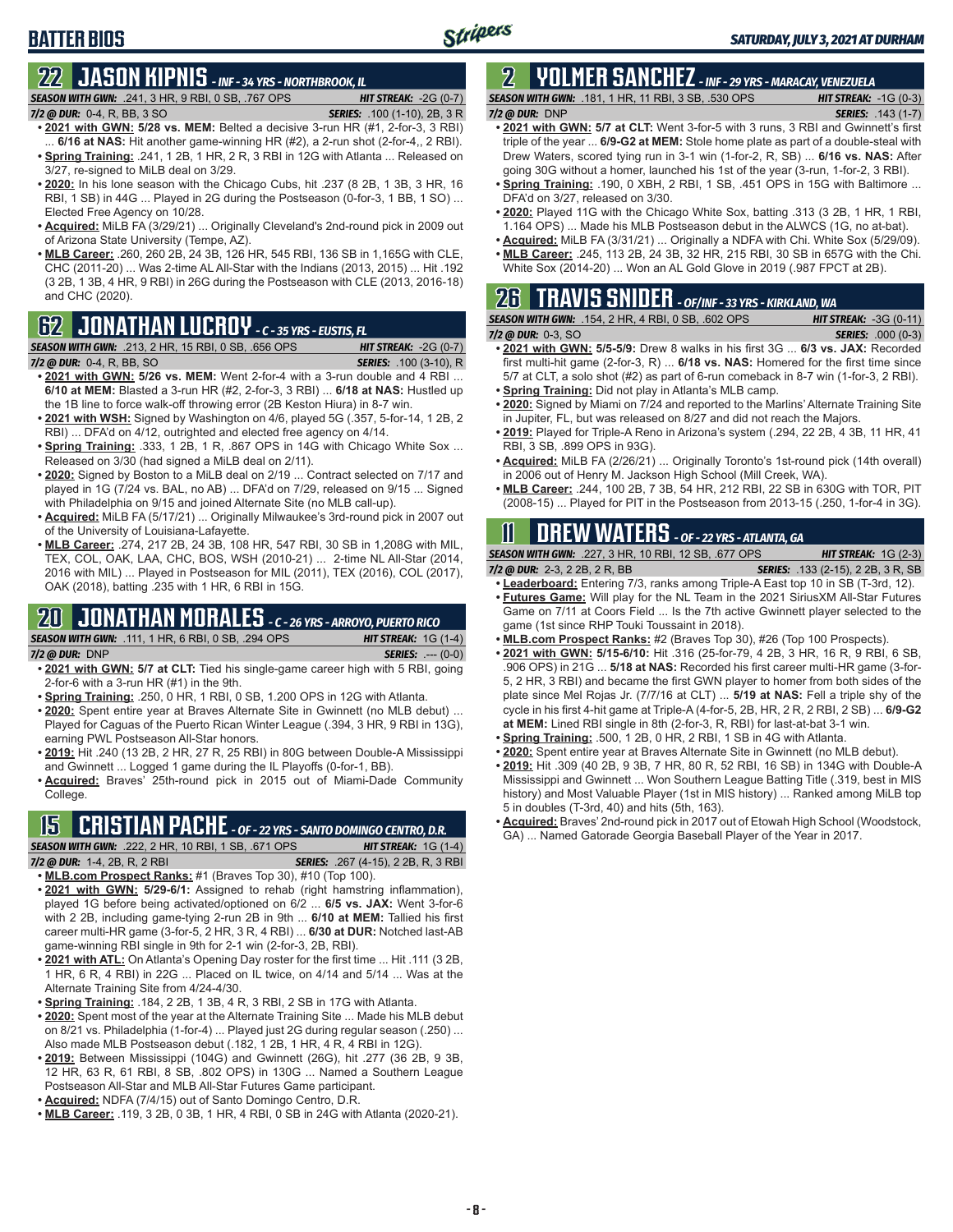#### **SEASON SUMMARY**

**DEFENSE:**

**INDIVIDUAL OFFENSE:**



#### **TEAM HIGHS & LOWS**

| <b>OFFENSE:</b>  |  |
|------------------|--|
|                  |  |
|                  |  |
|                  |  |
|                  |  |
|                  |  |
|                  |  |
|                  |  |
|                  |  |
|                  |  |
|                  |  |
|                  |  |
|                  |  |
|                  |  |
|                  |  |
|                  |  |
|                  |  |
|                  |  |
| <b>PITCHING:</b> |  |
|                  |  |
|                  |  |
|                  |  |
|                  |  |
|                  |  |
|                  |  |

Fewest Hits Allowed, Game ......................................................2 (6/10 at Memphis) Most Home Runs Allowed, Game ...................................3 (5x, last: 6/25 at Norfolk) Most Hit Batsmen, Game ..........................................................3 (6/11 at Memphis) Most Wild Pitches, Game ............................................ 3 (3x, last: 5/21 at Nashville)

Most Double Plays Turned, Game .................................. 3 (3x, last: 7/1 at Durham) Most Triple Plays Turned, Game .......................................... 1 (6/5 vs. Jacksonville) Most Errors, Game ..................................................................3 (5/15 vs. Louisville) Most Stolen Bases Allowed, Game ......................................... 3 (6/17 vs. Nashville) Most Caught Stealing, Game .......................................... 1 (9x, last: 7/1 at Durham)

**TEAM MISCELLANEOUS** Largest Margin of Victory........................................ 18 Runs (5/7 at Charlotte, 19-1) Largest Margin of Defeat ....................................... 6 Runs (6/23-G1 at Norfolk, 3-9) Largest Comeback Win ................................... 6 Runs (6/18 vs. Nashville, 0-6, 8-7) Largest Blown Lead (Loss)...................3 Runs (2x, last: 6/13 at Memphis, 4-1, 6-7) Longest Game, Innings .............................................................12 (5/4 at Charlotte) Longest Game, Time ..............................................................4:26 (5/4 at Charlotte) Longest 9.0-Inning Game, Time ...........................................3:41 (6/11 at Memphis) Shortest 9.0-Inning Game, Time ..........................................2:09 (5/22 at Nashville) Largest Home Attendance ................................................ 4,184 (6/18 vs. Nashville) Largest Road Attendance .................................................10,716 (5/22 at Nashville) Longest Total Delay..............................................................1:15 (6/11 at Memphis) Long Multi-Game Scoring Drought .........................................18 Innings (5/22-5/25) Long Multi-Game Scoreless Streak ..........................................16 Innings (6/9-6/11)

#### **INDIVIDUAL HIGHS & LOWS**

| . |                                                                                |
|---|--------------------------------------------------------------------------------|
|   | Hits ……………………………………………………………………………4 (4x, last: Arcia/Camargo, 6/10 at Memphis) |
|   |                                                                                |
|   |                                                                                |
|   |                                                                                |
|   |                                                                                |
|   |                                                                                |
|   |                                                                                |
|   |                                                                                |
|   |                                                                                |
|   |                                                                                |
|   |                                                                                |
|   |                                                                                |
|   |                                                                                |
|   |                                                                                |

#### **PITCHING (GAME):**

**HITTING (GAME):**

#### **DEFENSE (GAME):**

#### **STREAKS**

#### **PITCHING (LONGEST IN 2021 ONLY):**

19 Runs ....................................................................................... 5/7/21 at Charlotte 10 Runs in an Inning.................................................4/17/11 at Durham (6th Inning) 23 Hits .........................................................................................8/19/12 at Durham Get No-Hit................................................7/5/19-G1 vs. Durham (3 Pitchers, 7.0 IP) 8 Doubles ....................................................................................... 4/8/14 at Norfolk 3 Triples..................................................................................8/20/16 vs. Rochester 6 Homers.....................................................................................5/24/19 vs. Norfolk 3 Homers in an Inning ..............................................5/8/21 at Charlotte (6th Inning) 10 Extra-Base Hits......................................................................8/2/19 vs. Charlotte 5 Stolen Bases ............................................................................4/27/10 vs. Norfolk 12 Walks...................................................................................... 5/7/21 at Charlotte 18 Strikeouts....................................................................... 6/13/19 at Lehigh Valley Ground Into a Triple Play....................................................... 6/9/21-G1 at Memphis 28-Inning Scoring Drought.................................................4/23/16-4/26/16 (28.2 IP) **TEAM PITCHING:** 22 Runs Allowed........................................................................7/13/12 at Louisville 10 Runs Allowed in an Inning .....................................4/9/13 at Durham (1st Inning) 23 Hits Allowed ..........................................................................7/13/12 at Louisville No-Hitter ....................................................................................6/30/16 at Louisville 5 Homers Allowed ....................................................................6/16/17 at Columbus 21 Strikeouts..................................................................................6/10/11 at Toledo 11 Walks Allowed ................................................................6/21/16 vs. Indianapolis 28-Inning Scoreless Streak .................................................6/9/17-6/13/17 (28.0 IP)

Turn a Triple Play .........................6/5/21 vs. Jacksonville (Camargo-Kipnis-Snider) Commit 5 Errors ..........................................................................8/17/10 vs. Norfolk **TEAM MISCELLANEOUS:** 18-Run Margin of Victory .......................................... 5/7/21 at Charlotte (Won 19-1) 21-Run Margin of Defeat .........................................7/13/12 at Louisville (Lost 1-22)

#### **LAST TIME IT HAPPENED (GWINNETT REGULAR-SEASON HISTORY)**

**TEAM OFFENSE:**

**TEAM DEFENSE:**

|                             | Homers, Both Sides of Plate ………………………… Drew Waters (5/18/21 at Nashville)  |
|-----------------------------|----------------------------------------------------------------------------|
|                             |                                                                            |
|                             | Back-to-Back-to-Back Homers  Arcia/Camargo/Demeritte (5/8/21 at Charlotte) |
|                             |                                                                            |
|                             |                                                                            |
|                             |                                                                            |
|                             |                                                                            |
|                             |                                                                            |
|                             |                                                                            |
|                             |                                                                            |
|                             |                                                                            |
|                             |                                                                            |
|                             | 7-Game Multi-Hit Streak…Tyler Pastornicky (4/10/13-4/16/13)                |
| <b>INDIVIDUAL PITCHING:</b> |                                                                            |
|                             |                                                                            |

| 9.0-Inning No-Hitter (Solo)Todd Redmond (5/28/10 at Louisville)                 |  |
|---------------------------------------------------------------------------------|--|
| 9.0-Inning No-Hitter (Comb.)  Wooten/Marksberry/Ramirez (6/30/16 at Louisville) |  |
|                                                                                 |  |
|                                                                                 |  |
| 21 Consecutive Saves Converted Jairo Asencio (9/6/09-8/8/11)                    |  |
| 25.0-Inning Scoreless Streak Stephen Marek, 25.1 IP (6/6/10-8/2/10)             |  |
|                                                                                 |  |

#### **- 9 -**